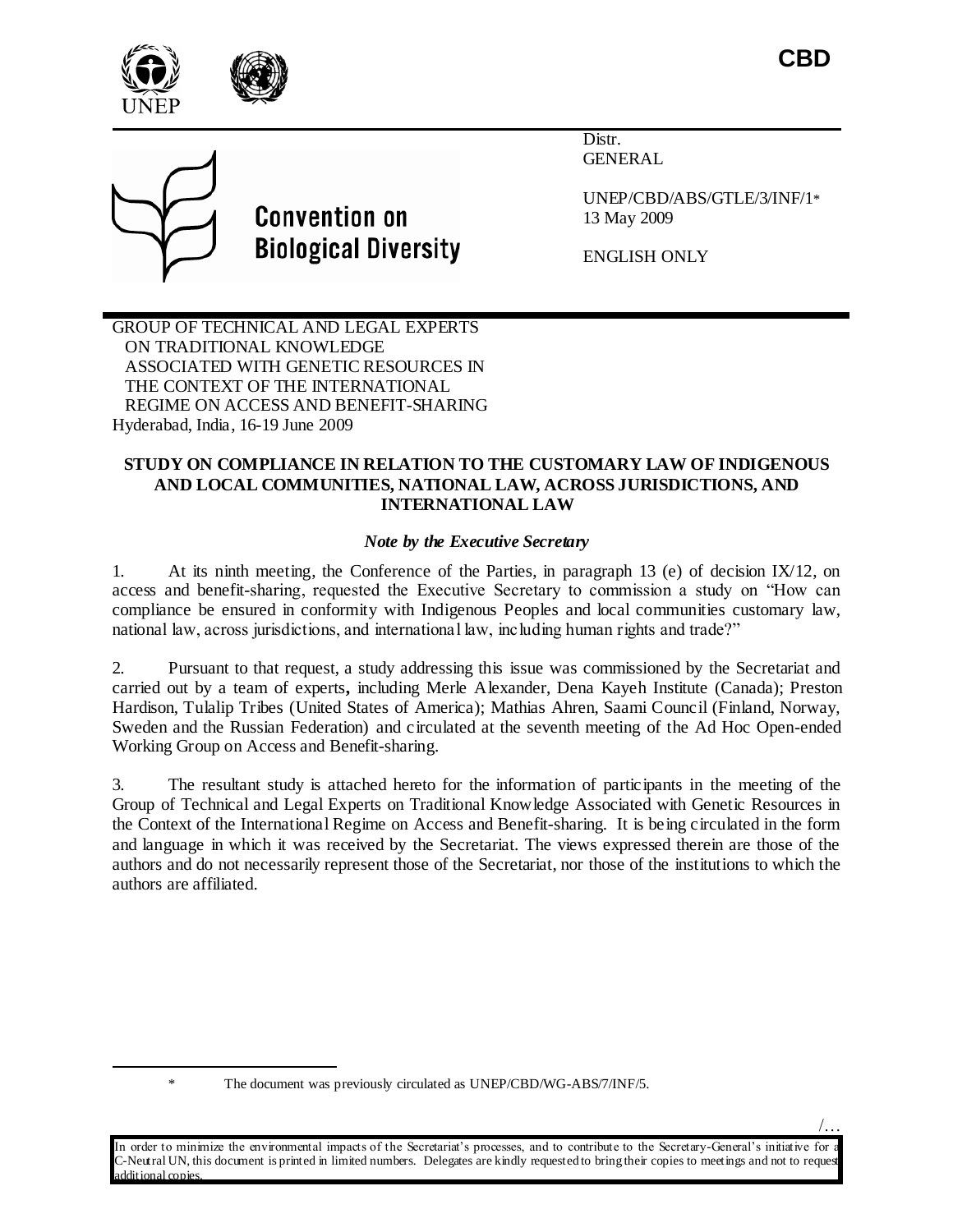$\overline{\phantom{a}}$ 

#### **Consultancy Paper**

"Study on compliance in relation to the customary law of indigenous and local communities, national law, across jurisdictions, and international law"

**Authors1 Merle Alexander, Dena Kayeh Institute, (Canada); Preston Hardison, Tulalip Tribes, (USA); Mathias Ahren, Saami Council (Finland, Norway, Sweden and the Russian Federation).**

\* In addition to the authors, a reference group including indigenous and local community representatives from Latin American and Caribbean region, Africa, Australia/Pacific , Asia, Russia and Eastern, Central Europe and the Caucasus, was established to provide feedback and to ensure that regional perspectives were taken into account, and included the following as members: Lucia Belfort (LAC region), Lucy Mulenkei (Africa), Gladman (Local Communities/Africa), Neva Collings (Australia/Pacific), Joji Carino (Philippines/Asia), and Erjen Khanmaganova (Russia/Eastern, Central Europe and the Caucasus).

<sup>1</sup> The views expressed in this paper are those of the authors and do not necessarily reflect those of the institutions to which they are affiliated.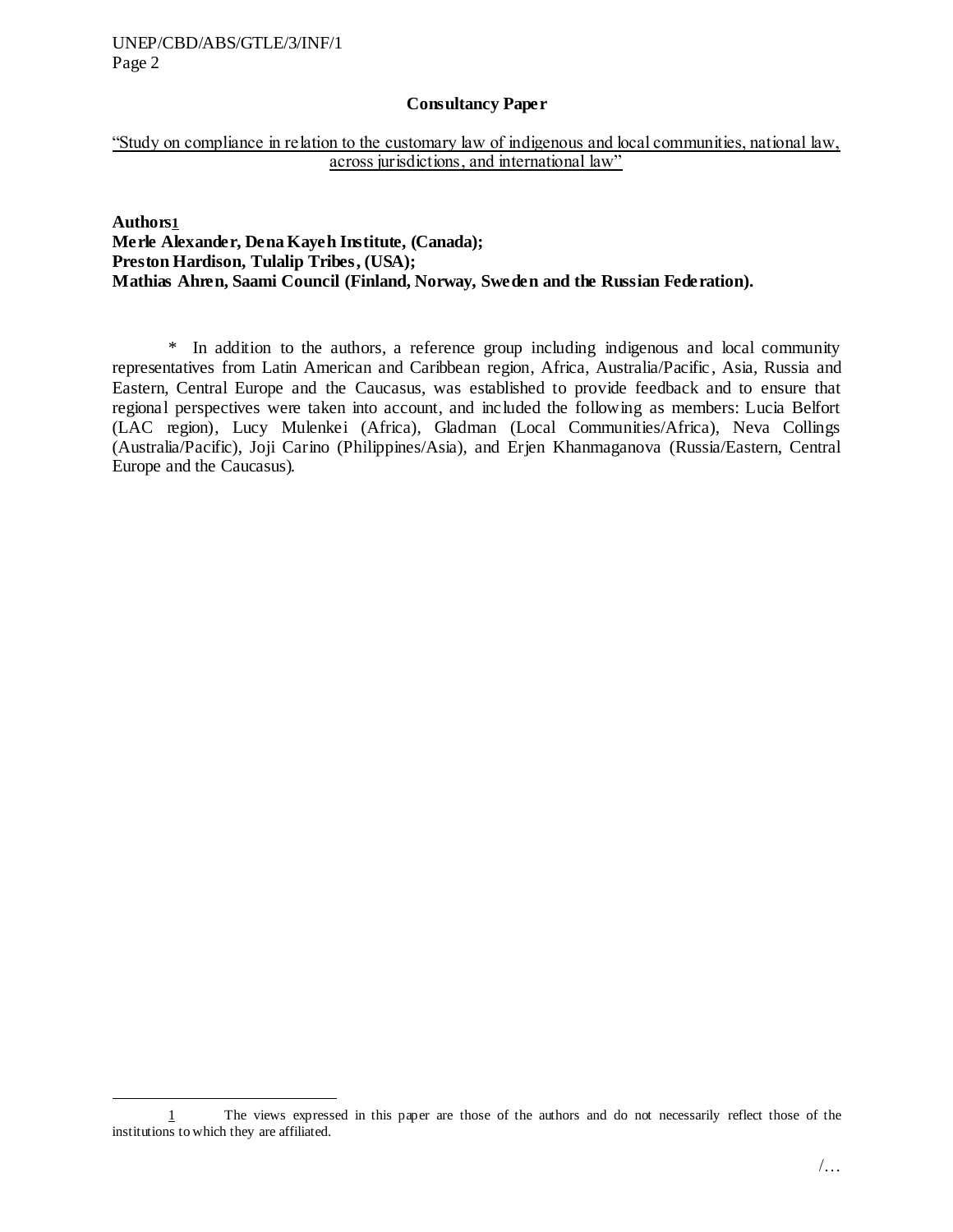## **I. SUMMARY**

1. When starting to seriously address indigenous issues, the United Nations and its Member States acknowledged that indigenous peoples should be allowed to maintain, reinforce and develop the distinct societal structures they had managed to preserve despite colonization. The international legal system has evolved to acknowledge indigenous peoples as legal subjects, enjoying e.g. the right to selfdetermination. These developments have further confirmed that indigenous peoples have human rights to genetic resources and traditional knowledge. The fact that these rights are human rights implies that they are relevant also in states that retain ownership rights to genetic resources and/or traditional knowledge. The International Regime ("IR") must recognize indigenous peoples" particular rights to genetic resources and traditional knowledge, applicable also in States where rights to genetic resources and/or traditional knowledge are not recognized for the population in general.

2. International law further confirms that indigenous peoples have the right to preserve and develop their customary legal systems. This is natural, since customary laws are an essential component of indigenous peoples self-governing rights, and do not in any significant manner differ from other legal system, including statute law. The only significant way in which indigenous peoples' laws differ from that of other societies is the source from which the law get its authority. Statutory law bears the seal of a legislator, whereas customary laws get their authority not from a stamp by a formal institution, but from social acceptance.

3. The IR must recognize indigenous peoples" rights to their traditional knowledge and genetic resources in manners that acknowledge that genetic resources and traditional knowledge are collective held and constantly evolving. As a consequence, domestic law cannot simply ascribe a confined set of detailed IPRs to traditional knowledge holders. This would freeze the traditional knowledge in time and result in the traditional knowledge from then on being absorbed into the domestic legislation. Rather, domestic law can only protect traditional knowledge by acknowledging its evolving character in a cultural context by recognizing the autonomous legal order within which the traditional knowledge evolved. In other words, the IR must respect customary laws of indigenous peoples in order to adequately recognize indigenous peoples" rights to traditional knowledge and genetic resources. This can most effectively be achieved by the domestic law recognizing relevant customary laws by referring to the customary legal system, but without specifying its material content. By doing so, domestic law extends the legal effect of the customary law as a legal source proper beyond its traditional reach.

4. The stated implies that the IR must pay particular attention to the point of access to traditional knowledge and genetic resources by non-members. Only at this point can terms for transfer be effectively set. Domestic law must direct potential bioprospectors to the relevant indigenous people"s authority and assist in making sure that the principle of free prior informed consent (FPIC) is thereafter respected. If domestic legislation identifies certain spheres of genetic resources and traditional knowledge that can only be accessed with the consent of an identified indigenous people, a user will only be able to legally access genetic resources and/or traditional knowledge following agreement on mutually agreed terms (MAT), entered into with relevant representatives of the indigenous people. The indigenous people will then enter into such an agreement guided by its" own relevant customary laws. The MAT from then on defines what obligations and restrictions are associated with the use, indirectly respecting customary laws of the indigenous people. So, recognizing rights to genetic resources and traditional knowledge as such is one, perhaps the most effective, way to ensure respect also for customary laws.

5. Reliance on contracts can be as equitable or inequitable as the governing jurisdiction in which it is negotiated. The identified challenges for contracts include the good faith of the negotiating parties; the unequal bargaining power between user and provider; the legal and personal capacity of the Peoples to negotiate a fair and equitable arrangement; and, other access to justice-related issues. From these authors" perspective, contract law alone cannot guarantee fairness and equity among users and providers. Contract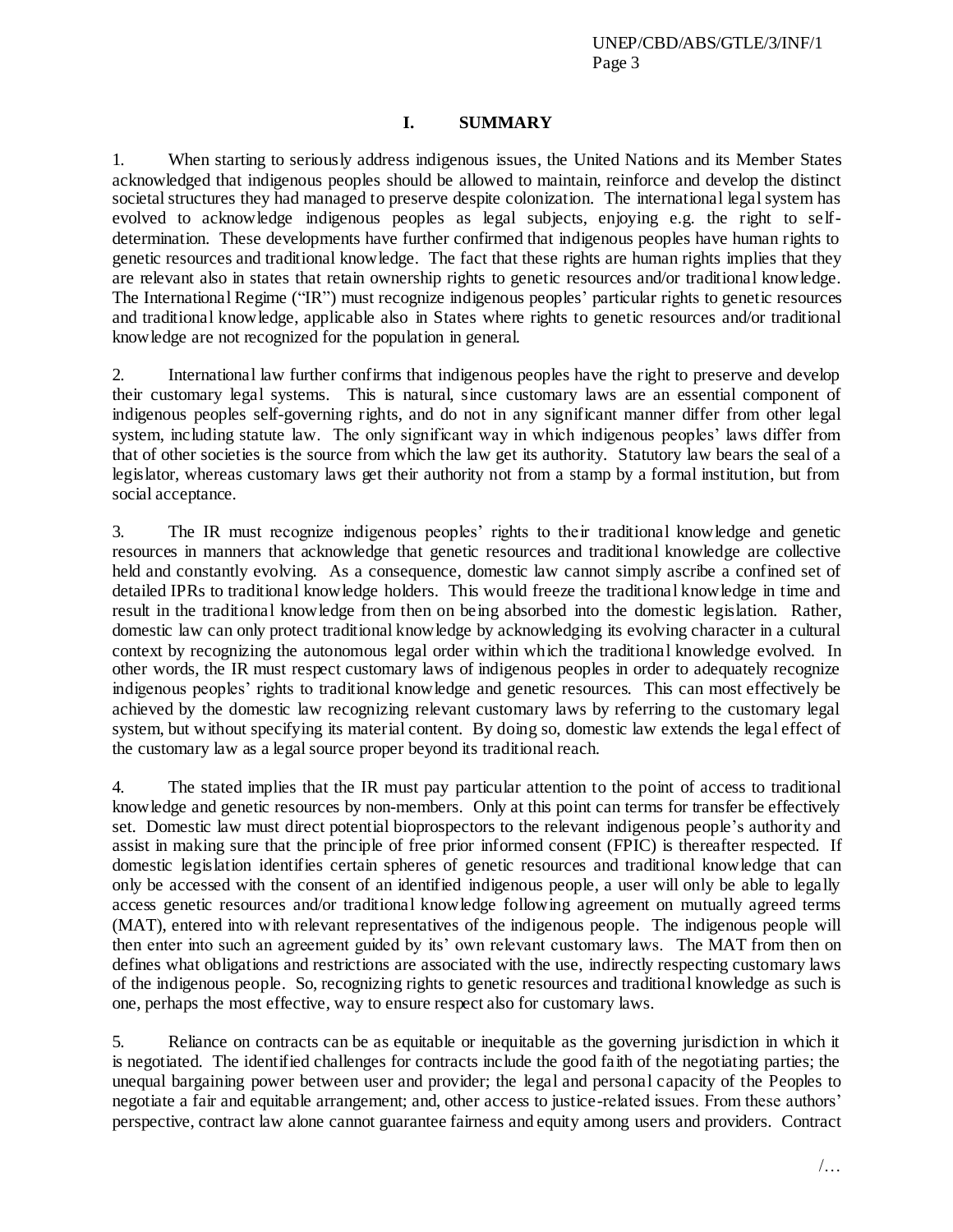law requires a domestic legislative and international instrument-based counter balance. The IR will need to require Parties to develop ABS policy, administrative and legislative measures at the national level to ensure good faith implementation and a level playing field for all negotiating parties, based on equity rather than equal treatment.

6. Specific to indigenous customary law, the authors strongly recommend some minimum and standard contractual terms for ABS arrangements, including, but not limited to, the following:

(a) Rights recognition is a precondition to contractual negotiations;

(b) All users will explicitly recognize and affirm that indigenous peoples have prior rights, including a right to self-determination within their territory;

(c) Indigenous decision-making processes will be incorporated into the negotiation of ABS arrangements, the contractual terms themselves and the dispute resolution processes arising from the contract;

(d) Indigenous peoples representatives will be pre-certified as the appropriate representative body;

(e) Indigenous customary law will be given equal weight in dispute resolution processes;

(f) FPIC will form a substantive part of all ABS arrangements and incorporate Indigenous customary law;

(g) All ABS arrangements will serve as positive evidence that FPIC of indigenous peoples has been obtained; and

(h) All ABS arrangements will provide for a process to withdraw FPIC.

7. The described approach provides for legal certainty. Once potential users have entered into mutually agreed terms with an indigenous authority identified by domestic law, all the rules the user need to adhere to follows from the contract. The legal certainty can be further enhanced by certificates of compliance including evidence of whether FPIC has been obtained from the relevant indigenous people.

8. To ensure compliance with indigenous peoples" rights to genetic resources and traditional knowledge – as well as with pertinent customary laws - the IR must include indigenous peoples" rights to genetic resources, traditional knowledge and FPIC in any definition of misappropriation. Provider countries access to compliance measures put forward in the IR should be contingent on the domestic law in the provider country recognizing indigenous peoples" rights to genetic resources and traditional knowledge.

9. Through private international law, ensuring indigenous peoples" rights at the point of access will also contribute to customary law being recognized in user country jurisdiction on par with the domestic law of the provider state.

# **II. WHAT ARE CUSTOMARY LAWS AND HOW DO THEY DIFFER FROM THE LEGISLATION OF THE STATE?**

10. The Akwé: Kon Guidelines use a common definition of customary law as "law consisting of customs that are accepted as legal requirements or obligatory rules of conduct; practices and beliefs that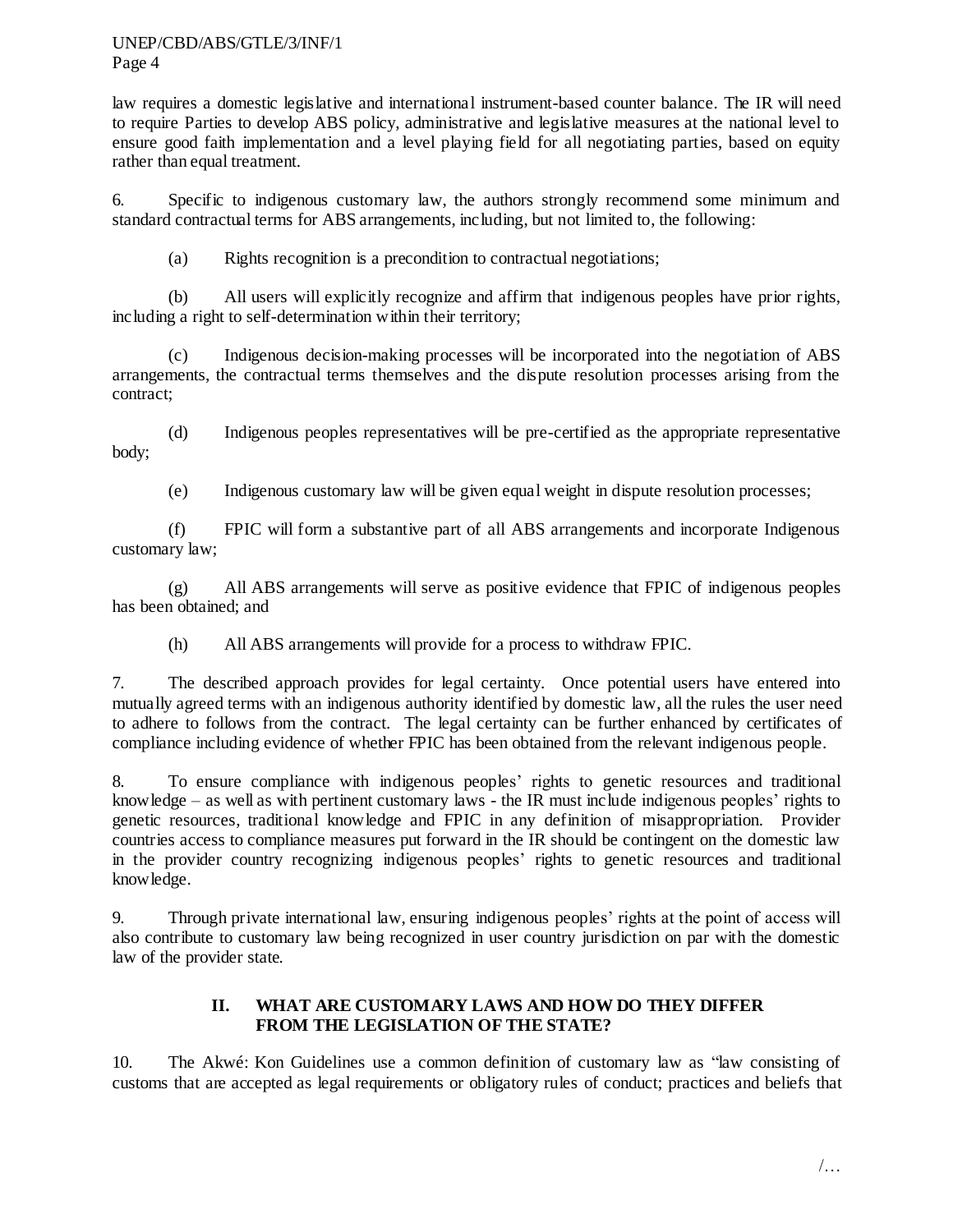are so vital and intrinsic a part of a social and economic system that they are treated as if they were laws".  $2/$ 

11. This section briefly outlines both the advantages and disadvantages of this definition, and presents a few illustrative case-studies on how customary law has been used in the legal systems of a few parties to the Convention and in access and benefit sharing legislation3. The following discussion presents some commonly expressed indigenous concepts about the origins of law, the relationships among the different kinds of beings, entities and objects in the world, the status of individuals, instrumentality (uses of the world), and the nature of transgressions and harms.

12. One recent interpretation summarizes, from an indigenous perspective, some of the differences between indigenous customary law and modern legal systems. 4/ In many dominant legal systems, property law is utilitarian, focuses on private property rights, and is based on a bundle of rights that "typically includes the rights to include, exclude, use, sell, transfer, purchase and encumber"5. Indigenous property systems are commonly characterized by collective ownership (where the community owns a resource, but individuals may acquire superior rights to or responsibilities for collective property), and communal ownership (where the property is indivisibly owned by the community). Although some property is alienable within and outside of communities, indigenous property systems emphasize duties and obligations to objects and resources. Many objects and resources are considered to be inalienable, fundamental to the identity and collective survival of the community, or having obligations and duties attaching from time immemorial to time infinite  $6$ .

13. Indigenous property systems commonly emphasize the sacred, spiritual and relational values of resources rather than the utilitarian and economic. The use of the term "resources" illustrates some of the problems in the conversation between legal traditions. Indigenous peoples often have a "kincentric" view of nature. 7/ Nature is not an inert resource our source of property with utilitarian value, but alive, populated by beings that have varying degrees of kinship with humankind. Animals, plants, rocks, mountains, spirits, ancestors, human remains, ritual objects may all be thought to be alive and in some cases, fully human. Every person has obligations to maintain these relationships in the proper way. These relationships and obligations begin at birth, and failure to maintain them can lead to personal, collective and cultural harm.  $\frac{8}{3}$ . Kincentric relationships define core collective values of reciprocity and respect

 $\overline{a}$ 

<sup>2/</sup> Akwé: Kon Guidelines II(c) (2004); Black's Law Dictionary, 6th ed., (1990). West Publishing Co.

<sup>3/</sup> For several leading accounts, see: Leon Sheleff. The Future of Tradition: Customary Law, Common Law, and Legal Pluralism. 2000. Frank Cass; Peter Ørebech, Fred Bosselman, Jes Bjarup, David Callies, Martin Chanok and Hanne Petersen. The Role of Customary Law in Sustainable Development. 2005. Cambridge; Paul G. McHugh with Ashley McHugh Ngai Tahu. Aboriginal Societies and the Common Law: A History of Sovereignty, Status, and Self-determination. 2005. Oxford; Stroud Francis Carter Milsom. A Natural History of the Common Law. 2003. Columbia University Press. An extensive bibliography of over 1500 references on customary law and common law is available from one of the authors, Preston Hardison, prestonh@comcast.net.

<sup>4/</sup> The following account draws extensively on arguments in Rebecca Tsosie. Cultural challenges to biotechnology: Native American cultural resources and the concept of cultural harm. 2007. 36 Journal of Law, Medicine & Ethics 396. Similar arguments are common in the works of indigenous scholars and writers. See, for example: Kristen A. Carpenter; Sonia Katyal and Angela Riley. In defense of property. 118 Yale Law Review 100. 2009.

<sup>5/</sup> Ibid. p. 397.

<sup>6/</sup> Ibid. p. 398.

<sup>7/</sup> Dennis Martínez. Karuk Tribal Module for the Main Stem River Watershed Analysis: Karuk Ancestral Lands and People as Reference Ecosystem for Ecocultural Restoration in Collaborative Ecosystem Management. (1994). Karuk Tribe of Northern California.

<sup>8/</sup> Tsosie, note 4. p. 398, 407; Statement by the Tulalip Tribes of Washington on Folklore, Indigenous Knowledge, and the Public Domain, July 09, 2003 to the Intergovernmental Committee on Intellectual Property and Genetic Resources, Traditional Knowledge and Folklore, Fifth Session, Geneva, July 5-17, 2003. http://www.wipo.int/export/sites/www/tk/en/igc/ngo/tulaliptribes.pdf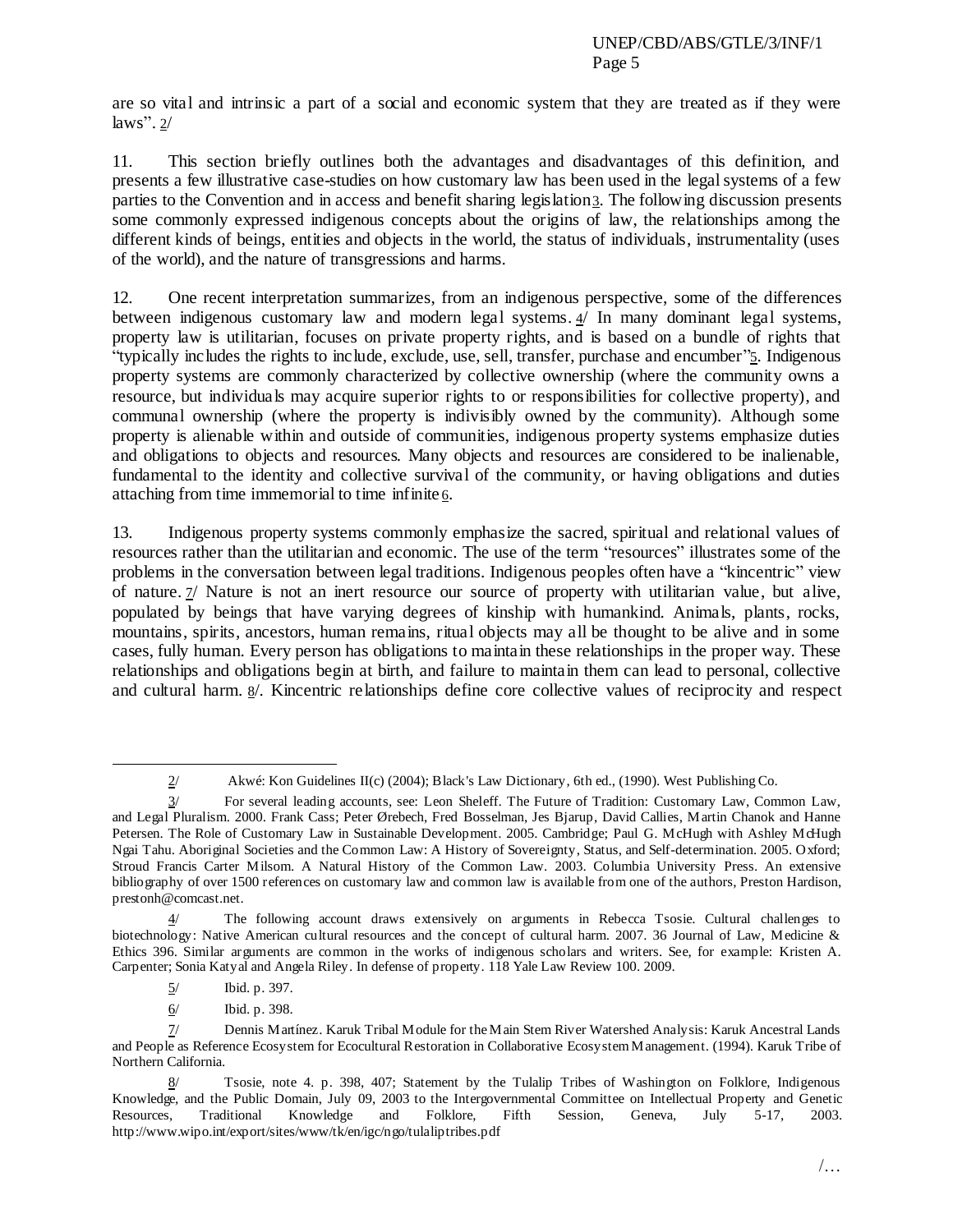linked to cooperation and dispute resolution necessary for the continued survival of small-scale indigenous communities dependent on biodiversity for their livelihoods. 9/

14. Indigenous peoples" customary law related to "intangible property" also differs from mainstream legal systems. In many dominant legal traditions, the default for knowledge is to exist in the public domain as the common heritage of humanity. Intellectual property rights are granted for new knowledge as time-limited monopolies to provide economic incentives for innovation (with the exception of trade marks, trade secrets and geographic indications). 10. One common requirement for protection is to fix intangible knowledge into a tangible form (writing, recording, etc.) in order to obtain intellectual property protection. Another common feature is to grant exemptions for certain activities, such as research, education, and news reporting. Knowledge that has "leaked" beyond indigenous territorial boundaries through research or other forms of divulgation often loses rights to protection and becomes part of the public domain.

15. These legal presumptions may conflict with customary laws in several ways. Traditional knowledge is not new knowledge. Fixing traditional knowledge in tangible form may violate customary law, to record or share some knowledge, even within a group. Knowledge is often entrusted to custodians whose customary obligations may be perpetual, not diminishing over time. Customary law restrictions may exist for uses of traditional knowledge and associated resources which other legal traditions consider to be exempt or in the public domain. The issues of "leakage", of traditional knowledge already recorded in books and held in databases and registers, and of genetic resources and associated traditional knowledge considered to be in the public domain all raise significant customary law issues for many indigenous peoples. 11/

16. One core problem is that indigenous peoples generally define duties, obligations, powers, limitations and harms through their customs, not national or foreign courts. An illustrative example concerns the treatment of native Hawai'ian human remains in Na Iwi O Na Kupuna O Mokapu v. Dalton. 12/ The United States Navy had disinterred and disarticulated human remains during construction. In Hawai'ian custom, "human remains are spiritual beings that possess all of the traits of a living person". 13/ Disarticulation is not only disrespectful, it is the rendering of a living spirit that can feel and respond. Placing "human remains" in a drawer is not simply storage, but imprisonment in solitary confinement, separated from the land and other ancestors. Hui Malama, a Native Hawai'ian organization representing the descendents of the human remains, filed suit listing the remains as living plaintiffs. By doing so, under custom the Hui Malama accepted a sacred covenant to protect the remains and prevent data collected on them from being released to the public. Those who accept such obligations, under customary law, can receive spiritual punishment resulting in physical and spiritual harm and emotional trauma. The human remains were denied standing in the case, as the judge could find no evidence of the cultural harms that were claimed. 14/

17. The purpose here is not to comment on the merits of the case, but to point out that the case involves distinct legal authorities and jurisdictions. Even the concept of "human remains" as inert and material relics conflicts with customary law that accepts them as living spiritual beings. The dominant legal tradition that requires proof of cultural affiliation to such spiritual beings when they occur outside of contemporaneous territorial boundaries conflicts with customary law that considers them to be sacred and

<sup>9/</sup> Alejandro Argumedo and Tammy Stenner. Association ANDES: Conserving Indigenous Biocultural Heritage. International Institute for Environment and Development, London. 2008.

<sup>10/</sup> Tsosie, note 4. p. 399

<sup>11/</sup> Victoria Tauli-Corpuz Biodiversity, Traditional Knowledge and Rights of Indigenous Peoples. Tebtebba Foundation/Third World Network, Penang. 2004.

<sup>12/</sup> Tsosie. Note 4. 406-409. Na Iwi O Na Kupuna O Mokapu v. Dalton, 894 F. Supp. 1397 (D. Haw. 1995).

<sup>13/</sup> Ibid. p. 407.

<sup>14/</sup> Ibid. p. 408.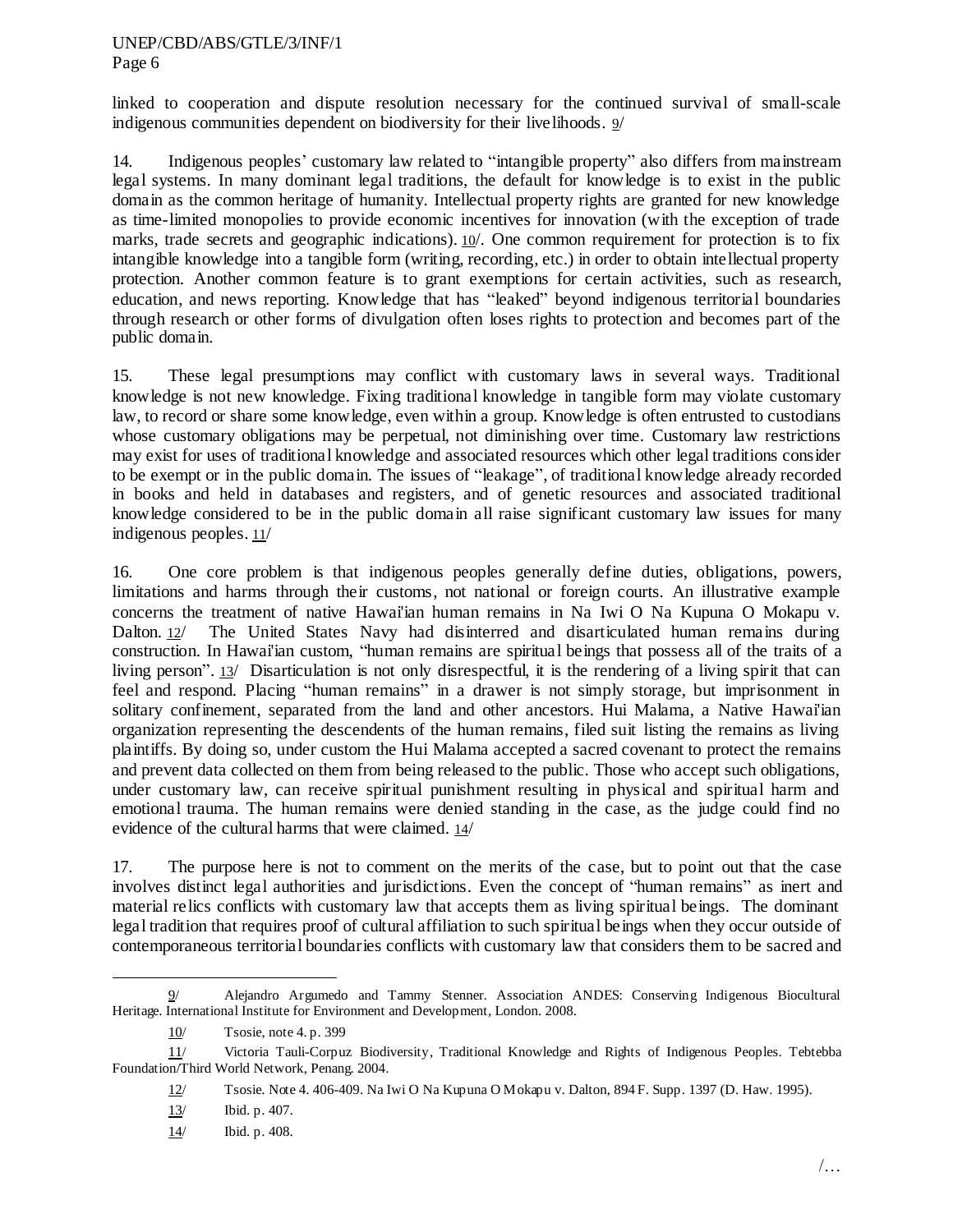alive, no matter where they occur. The demand to meet certain evidentiary standards privileges one legal system against another.

18. All of these issues are significant for the development of an international regime on access and benefit sharing for indigenous genetic resources and associated traditional knowledge. Indigenous peoples often have elaborate and deep beliefs and customary law related to the proper uses of these and obligations towards genetic resources and traditional knowledge. Unless these issues are addressed by the proposed regime, it may fail to deliver widespread benefits to indigenous peoples, and benefit sharing may not be perceived by indigenous peoples as fair and equitable. 15/

19. Part III reviews principles of international law that recognizes standing for customary law. Issues and examples in national implementation will be addressed in the next section. Rather than covering a range of examples, that have been covered well elsewhere in submissions to the CBD and to WIPO, one case is explored in more depth to draw out some issues in customary law.

20. Many nations have recognized customary laws to varying degrees, 16/ particularly as these relate to customary land tenure and local resource management. The United Nations recognized the close relationship between indigenous peoples, their lands and economic, social and physical well-being in chapter 21 of Agenda 21 in 1993, urging parties to take measures for the "recognition of their values, traditional knowledge and resource management practices with a view to promoting environmentally sound and sustainable development" (Agenda 21, 26.3.iii).

21. The utilitarian value of customary law for the conservation and sustainable use of biodiversity is founded in its long history of regulating the use of natural resources. 17/. Customary law as a whole is not static, but is based around sets of core principles that provide guidance for ongoing adjustments to dynamic environmental and social environments. While the details are often place-specific, common principles of customary law include reciprocity, respect for the Earth and all living things (than can extend to rocks, mountains, waters and other aspects of the world often thought of as inert by others), a focus on relational and restorative ethics and justice, and focusing on collective good rather than personal gain. 18/ It is at the core of indigenous identity, and failure to recognize it are likely to erode the basis of sustainable ways of being and create long-standing resentment and resistance to substitutions for local norms, institutions, taboos and protocols. 19/

22. While a number of States have made progress in implementing laws to recognize customary law related to benefit sharing arrangements, these arise mostly from non-genetic uses of species in sustainable land, fauna and flora management or in sustainable wild food, herb, medicine, non-timber forest products

 $\overline{a}$ 

<sup>15/</sup> Jim S. Fingleton. Legal Recognition of Indigenous Groups. 1998. FAO Development Law Service. http://www.fao.org/Legal/prs-ol/lpo1.pdf, pp. 33, 34: "the more the legislative regime allows groups to incorporate their own cultural concepts and processes into their formal legal structures, the more likely those structures are to be effective in meeting their members" needs and wishes. The recognizing law must, in other words, be culturally appropriate if it is to serve a useful purpose." Quoted in Carlos María Correa. Elements of an International Regime for the Recognition of National Regulations on Access to Genetic Resources. 2008. n. 71.

<sup>16/</sup> See, for example, John W. Bruce. Legal Bases for the Management of Forest Resources as Common Property. FAO, Rome; Michael A. Ntumy. (ed.). South Pacific Legal Systems. 1993. University of Hawaii Press, Honolulu.

<sup>17/</sup> See, for example, Manfred O. Hinz. Without Chiefs there Would be No Game: Customary Law and Nature Conservation. 2003. Out of Africa Publishers, Winhoek.

<sup>18/</sup> Tsosie. Note 4; Krystyna Swiderska. Protecting Traditional Knowledge: A framework based on Customary Laws and Bio-Cultural Heritage. 2006. Comparing and Supporting Endogenous Development (COMPAS-ETC) / University of Bern - Centre of Development and Environment (CDE), Leusden, The Netherlands / Bern, Switzerland. pp. 358-365. http://www.bioculturaldiversity.net/Downloads/Papers%20participants/Swiderska.pdf

See Fingleton. Note 13; Brendan Tobin. Customary law in ABS and TK Governance: Perspectives from Andean and Pacific Island Countries. Draft. 2009. UNU/IAS Working Paper, Tokyo; UNU. International Expert Group Meeting on the Convention on Biological Diversity"s International Regime on Access and Benefit-Sharing and Indigenous Peoples" Human Rights. E/C.19/2007/. 2007. p. 10.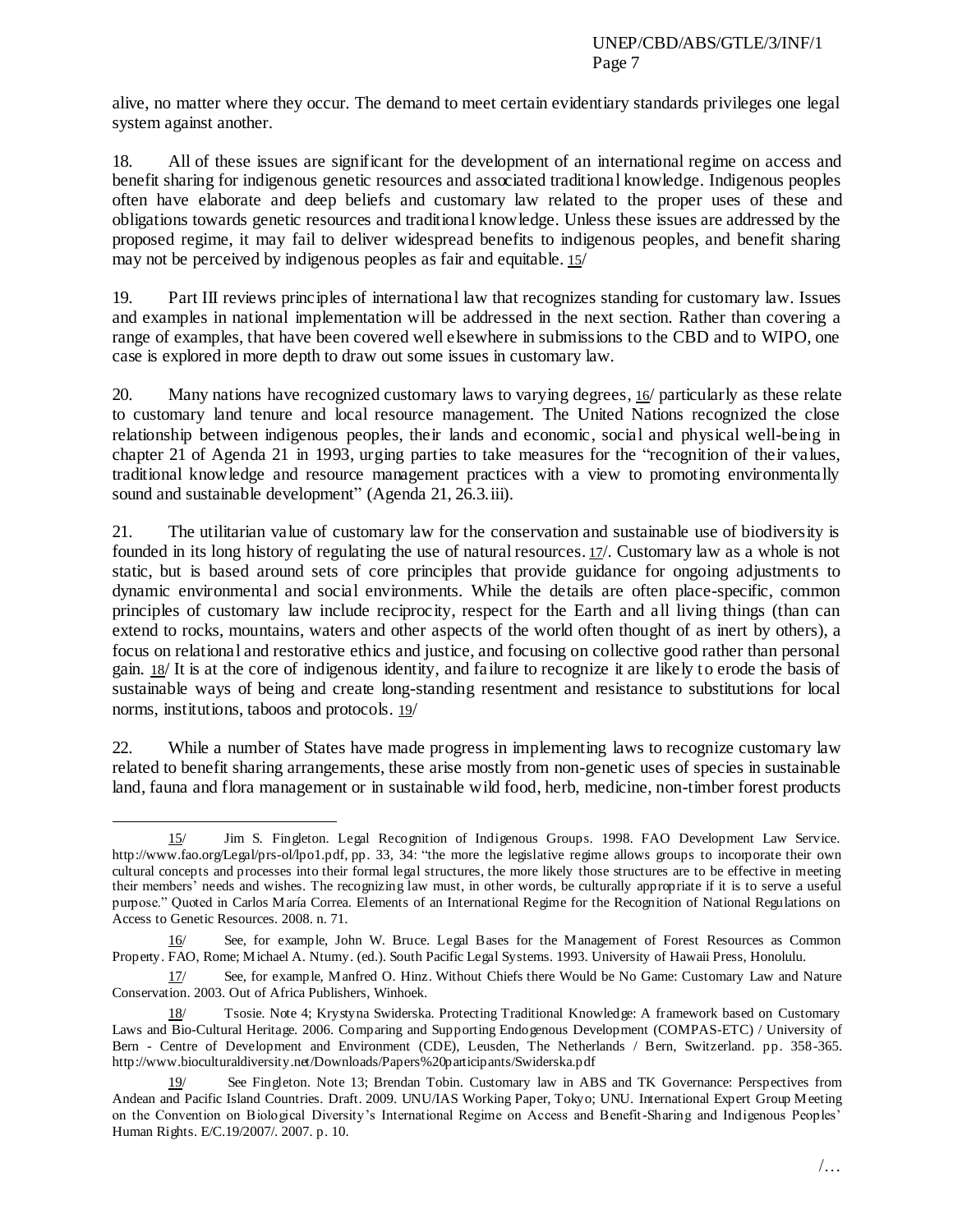$\overline{\phantom{a}}$ 

(NTFPs), crafts markets and similar uses. 20/ The focus of these laws are generally on activities that take place wholly on traditional lands, and the resource flows from which benefit sharing arises are conserved biodiversity, water, forest, wildlife, soil, ecosystem services and similar benefits, or a stream of natural products. Commonly, these are tangible things that can be defended, and those wishing to access them must negotiate this on a case-by-case basis.

23. The difference between the use of customary law in these cases and its role in an access and benefit sharing regime on genetic resources are potentially significant. When genetic resources and/or associated traditional knowledge are shared, both can be easily copied and shared without necessarily needing to return to the communities of origin. In non-genetic uses of biodiversity, users are acquiring rivalrous goods that are finite, divisible, consumable and non-reproducible. If one person, for example, buys some medicinal herbs, another person cannot possess them simultaneously. And once the herbs have been used, the only way is to go back to the sellers for more.

24. Bioprospectors searching for genetic resources, however, may not be interested in the genes themselves, but in the information they carry and associated traditional knowledge. Information and knowledge are non-rivalrous in that they can potentially be limitlessly copied. Genetic information and traditional knowledge revealed for one is revealed for all. Indigenous communities could lose their ability to control access to shared genetic resources and associated traditional knowledge, or potentially to share in any benefits from their use. It is also worth reiterating that customary law may not view the information for genetic resources and associated traditional knowledge as non-rivalrous. Non-rivalrous goods are conceived as those that can be used by all without diminishing use by any one individual. Customary law may hold that use by others can have harmful spiritual and physical impacts. The importance of this for the ABS regime will be discussed below.

25. As opposed to a non-genetic use of a natural product or durable good, there is a greater potential to transform the genetic resources and associated traditional knowledge into uses that do not respect the customary laws and traditional obligations for their appropriate uses. They present some difficult problems in controlling third-party uses, recognition across jurisdictions and compliance.

26. In one approach to address these issues, a Peruvian indigenous organization, Asociación Andes, has been empowered by local indigenous communities through customary processes to represent their interests in negotiations for the repatriation of potato germplasm from the International Potato Centre (CIP), with whom they signed an agreement in 2005.  $21/$  One of the main concerns of the communities was continued access to their historical variety of potatoes that have spiritual, aesthetic and practical values such as use in adaptation to climate change. They were also concerned about misappropriation as they defined it by privatization, commercialization, patenting and unjust enrichment.

27. Potato varieties that were collected from the region have been repatriated to the communities for in situ conservation in a Potato Park. The parties to the agreement "recognise the role of the Potato Park in developing a community protocol for the management of knowledge systems, in accordance with the customary rights and responsibilities of the communities, and agree to implement this Agreement in such a way as to reflect the principles of open sharing for mutual benefit and for the benefit of humanity," and

<sup>20/</sup> Sarah Laird (ed.). *Biodiversity and Traditional Knowledge: Equitable Partnerships in Action*. 2002. Earthscan, London; Sarah A. Laird, Rebecca McLain, and Rachel P. Wynberg. Wild Product Governance: Finding Policies the Work for Non-Timber Forest Products. 2009 (forthcoming). Earthscan, London; Brendan Tobin. The Role of Customary Law in ABS and TK Governance: Perspectives from Andean and Pacific Island Countries. 2009. UNU/IAS, Tokyo: "In Pacific Island countries, up to 80 per cent of land and marine rights are governed by customary law. In most countries of the region, customary law plays an important part in governing natural resource management."

<sup>21/</sup> Agreement on the Repatriation, Restoration and Monitoring of Agrobiodiversity of Native Potatoes and Associated Community Knowledge Systems between The Association of Communities in the Potato Park, represented by the Association for Nature and Sustainable Development (ANDES) and The International Potato Centre (CIP). http://www.grain.org/brl/?docid=81995&lawid=2223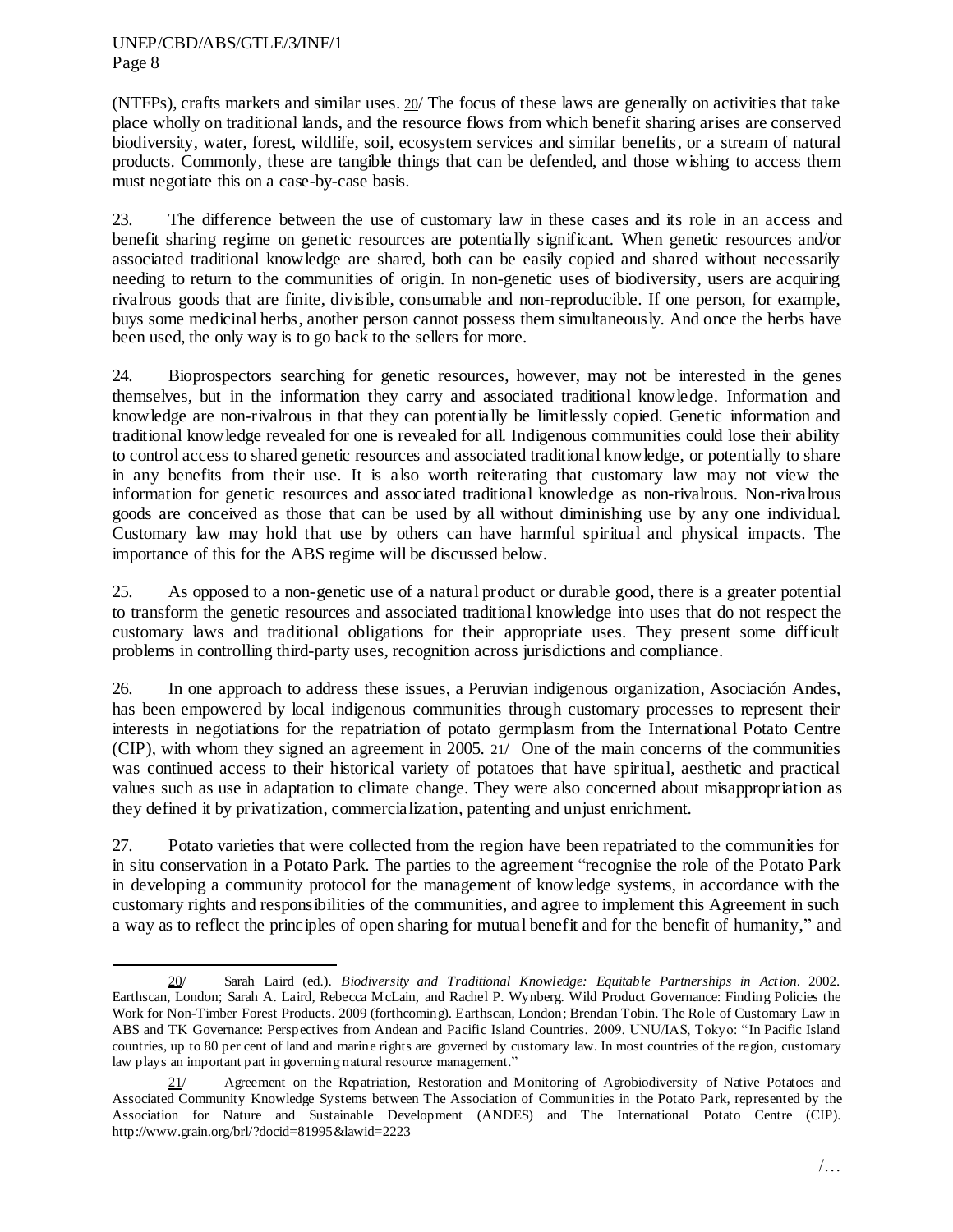any benefits generated from the use of the genetic resources are used for the continued maintenance of the Potato Park. 22/ The model that they use is of open access and a "commons" model. The communities have no problem with standard access for breeding research and distribution of their historical potato varieties to other communities, as long as these are not privatized and the uses conform to their customary laws. This mandate coincides with the CIP, which was founded on the principles of potato germplasm as the common heritage of humankind.

28. Some general conclusions that can be drawn from the previous discussions and examples are:

(a) Customary law provides a system with enduring "obligatory rules of conduct, practices and belief" within which indigenous identity is framed;

(b) Customary law is not static, but evolves to incorporate new concepts and circumstances, such as "biodiversity" and "genetic resources", while framing these within customary legal traditions and beliefs;

(c) Customary legal traditions and beliefs proceed from a cosmovision, or holistic worldview combining multiple dimensions of the world, including spiritual dimensions, that may differ significantly from national systems. Uses of genetic resources and/or associated traditional knowledge are often evaluated by indigenous peoples in terms of their customary laws, which could be addressed in the international regime through cooperation between customary and national legal authorities;

(d) Different uses of genetic resources and/or associated traditional knowledge (such as use for open plant breeding or direct production of medicinal products versus the production of transgenetic organisms) may require differential treatment;

(e) Access and benefit sharing for genetic resources and/or associated traditional knowledge will be most effective when indigenous perceive that their customary law and traditional principles of obligation, custodianship, and reciprocity for sharing have been respected.

# **III. THE LEGAL STATUS OF CUSTOMARY LAW IN INTERNATIONAL LAW**

### *A. Indigenous peoples as legal subjects under international law and the right to self-determination*

29. The State, as well as the first internationa l norms, emerged in the wake of the Peace of Westphalia in 1648. The international legal system that surfaced came to define a "State" as the territory over which the sovereign"s military power extended. All persons residing within the State, thus defined, became a "people", for legal purposes. Early international law was predominantly concerned with stateto-state relationships. But with time , rules governing the relationship between the state and its citizens – the embryo to the human rights system - surfaced. International law did not know cultural differences. The emerging human rights system was concerned only with the well-being of the individual. The described state-individual dichotomy had no room for indigenous peoples as groups or collectives. When

<sup>22/</sup> See: Alejandro Argumedo and Michel Pimbert. Traditional Resource Rights and Indigenous People in the Andes. 2005. IIED, London. 12 pp.; Krystyna Swiderska. Protecting Traditional Knowledge: A framework based on Customary Laws and Bio-Cultural Heritage. 2006. Comparing and Supporting Endogenous Development (COMPAS-ETC) / University of Bern - Centre of Development and Environment (CDE), Leusden, The Netherlands / Bern, Switzerland. pp. 358-365. http://www.bioculturaldiversity.net/Downloads/Papers%20participants/Swiderska.pdf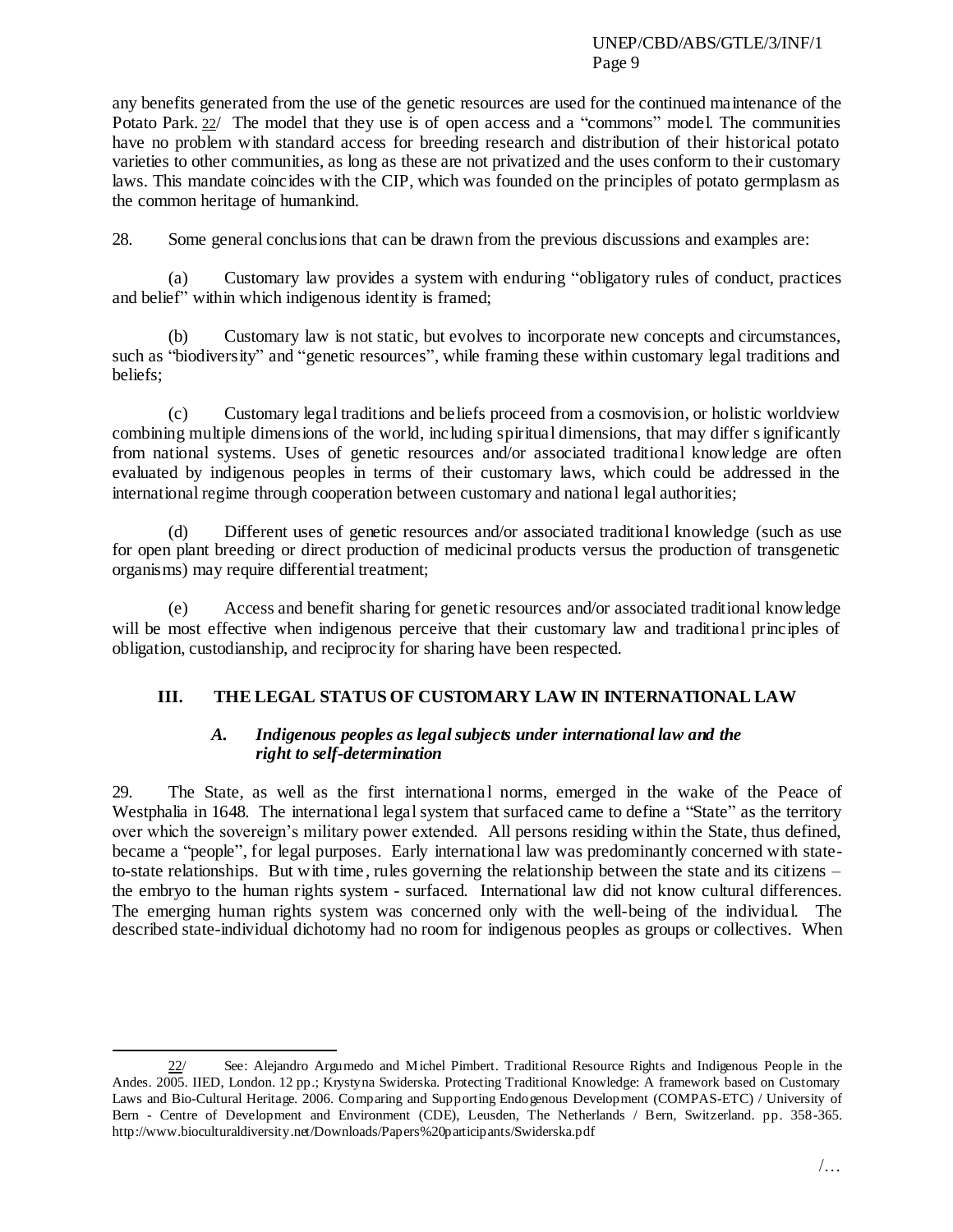$\overline{a}$ 

measured by the European powers, indigenous peoples" societies were deemed to have underdeveloped societal structures, and were hence not regarded as States. .23/

30. Even though some argue that peoples" rights proper emerged earlier, the dominating view seems to be that the described basic features of international law remained essentially unchanged until and beyond the two World Wars. The State-individual dichotomy was incorporated into both the United Nations Charter and the first human rights instruments the young United Nations set out to craft.

31. The last 25 years or so have, however, seen a paradigm shift in international law"s position on the legal status of indigenous peoples. These developments have directly impacted on indigenous peoples" rights to genetic resources and traditional knowledge under international law. This Section A investigates the present political status of indigenous peoples. Sections B and C then consider traditional knowledge and genetic resources, respectively. Section D examines international law"s position on customary laws and section E considers the relationship between indigenous peoples" rights and the principle of state sovereignty.

32. The principal right of peoples is the right to self-determination. Discussions on who constitutes a "people" within the international legal discourse have therefore predominantly occurred in the context of the phrase "*All peoples have the right to self-determination*", enshrined e.g. in the common Article 1 of the 1966 United Nations Covenant on Civil and Political Rights (CCPR), and the Covenant on Economic, Social and Cultural Rights (CESCR), respectively. 24/ In line with the outlined conventional position of international law, it seems that at the time when these instruments were adopted, the term "people" in the common Article 1 was generally understood to refer to the aggregate inhabitants of a state. Indeed, until the 1980s, this position remained essentially uncontested. About that time, the UN commenced seriously addressing the situation of indigenous peoples. In doing so, the UN member states almost immediately acknowledged that the situation of indigenous peoples differs significantly from that of minorities, and that international law must reflect this difference. Put simply, international law, to date, does not recognize minority groups as legal subjects.25 For instance, the UN Minority Rights Declaration does not protect minority groups as such. Rather, the bearers of the rights proclaimed are the individual members of the group.26 Indigenous peoples, on the other hand, have to a large extent managed to preserve an intrinsic connection to their traditional, fairly definable, territories, as well as their own distinct societal structures, including their own legal systems. Indigenous peoples have preserved their distinct societies, existing side by side with the dominant society. When the UN commenced paying attention to indigenous peoples, it took the position that indigenous peoples should be allowed to maintain and develop these distinct societies. In other words, international law on indigenous peoples came to recognize that the people as such hold rights.

33. The above is for instance mirrored in the ILO Convention No. 169 on Indigenous and Tribal Peoples (ILO 169), adopted in 1989. 27/ In contrast to the Minority Declaration, most of the rights the ILO 169 proclaims are rights of indigenous peoples as such, and not of individual members of the people.

 $23$ <sup> $\circ$ </sup> The present study has no room for a lengthy exposé over indigenous peoples' first encounter with the international legal system. The brief overview necessarily has to simplify history. For instance, particularly in the Americas and in the Pacific, there are examples of the European powers initially regarding certain indigenous peoples as international legal subjects, which is evidenced e.g. by the treaty making practices in these continents. But also in these regions, in the mind of States, indigenous peoples eventually lost their status as legal entities. For an extensive overview over international law"s positions on indigenous peoples legal status during this era, see James Crawford, *The Creation of States in International Law*  $(2<sup>nd</sup> edition, Oxford (2006))$ , pp. 260-271.

<sup>24/</sup> Both adopted and opened for signature by General Assembly resolution 2200 A (XXI) of 16 December 1966.

 $25/$  The same is true for "local communities", a term that lacks meaning under international law.

<sup>26/</sup> Declaration on the Rights of Persons Belonging to National or Ethnic, Religious and Linguistic Minorities, General Assembly resolution 47/135 of 18 December 1992.

<sup>27/</sup> ILO Convention No. 169 concerning Indigenous and Tribal Peoples in Independent Countries, adopted on 27 June 1989 by the ILO General Conference at its  $26<sup>th</sup>$  session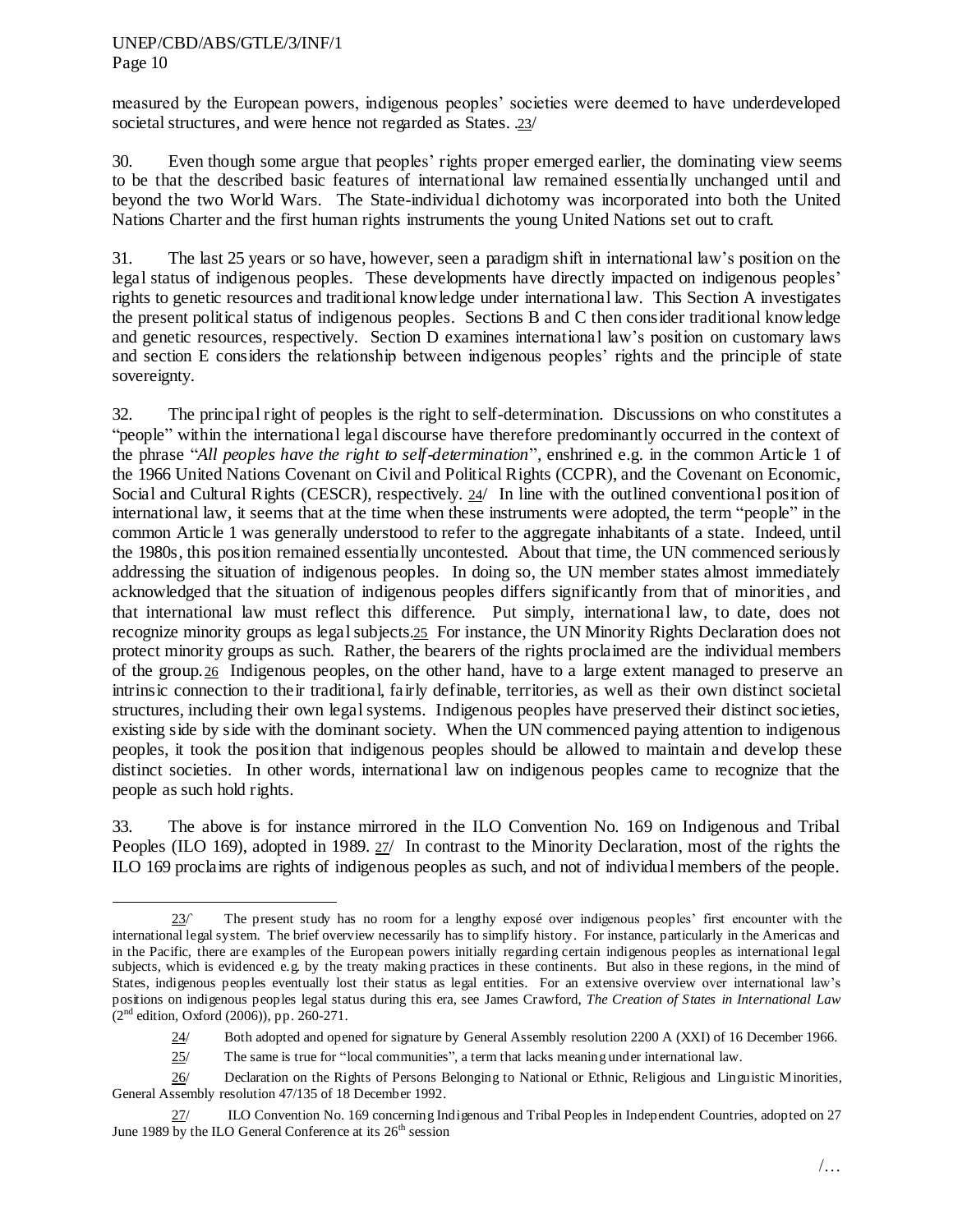Yet it is clear that at the time, the world community was still struggling with determining where more precisely indigenous peoples fit in the world political and legal map. For instance, the right to selfdetermination was not included in ILO 169. The ILO deliberately left it to subsequent human rights processes to decide to what extent the right to self-determination applies to indigenous peoples. Similarly, the Political Declaration adopted at the United Nations World Conference against Racism (WCAR) in 2001 stated that the rights adhering to the term "indigenous peoples" were to be determined by another forum. 28/ By 2001, it was also clear which forum would finally settle the matter. In 1985, the United Nations had started elaborating a draft Declaration on the Rights of Indigenous Peoples (DECRIPS). From the beginning, the most debated provision in DECRIPS was Article 3, proclaiming indigenous peoples" right to self-determination. In 1993, a working group was formed to reach a political agreement on the draft DECRIPS. "[A]nother forum" in the WCAR Political Declaration referred to this working group.

34. While States sought a political agreement on self-determination in the DECRIPS process, authoritative interpreters of international law took position on the issue. The Human Rights Committee (HRC) and the Committee on Economic, Social and Cultural Rights (the CESC), are mandated to authoritatively interpret the CCPR and CESCR, respectively. Since the late 1990s, the HRC has developed a coherent jurisprudence on the applicability of the right to self-determination to indigenous peoples. When an indigenous group constitute a people (and not an ethnic minority), the HRC has repeatedly confirmed that the indigenous group does constitute a people for legal purposes, entitled to the right to self-determination. 29/ The CESC has been more cautious in applying the right to selfdetermination to indigenous peoples. Nonetheless, it has on numerous occasions underlined indigenous peoples" rights to decide in their own affairs, and has recently begun to explicitly apply Article 1 to indigenous peoples. 30 In summary, the HRC and the CESC have held that an indigenous group – inasmuch as it constitutes an indigenous "people" 31/ – does enjoy the right to self-determination.

35. The HRC and CESC jurisprudence is of particular relevance as authoritative interpretations of the primary legal source on self-determination. But also other international legal sources, including regional bodies, have confirmed that indigenous peoples are legal subjects entitled to the right to selfdetermination. The European Union Northern Dimension Action Plan affirms that the Union shall protect indigenous peoples' right to self-determination. 32/ Similarly, the African Commission on Human and Peoples' Rights has understood the term "peoples" in the African Charter to not necessarily mean the sum of the inhabitants of a State.  $33/$  The Inter-American Human Rights bodies too, have repeatedly underscored that international law recognizes indigenous peoples" right to respect for their cultural integrity and identity as distinct peoples, 34/ acknowledging that indigenous rights are in part rights of the people as such. 35/

l

<sup>28/</sup> A/CONF.189/12.

<sup>29/</sup> CCPR/C/79/Add.105 (Canada), CCPR/C/79/Add.112 (Norway), CCPR/C/79/Add.109 (Mexico), A/55/40 (Australia), CCPR/CO/75/NZL (New Zealand), CCPR/CO/74/SWE (Sweden), CCPR/CO/82/FIN (Finland), CCPR/C/CAN/CO/5 (Canada), CCPR/C/NOR/CO/5 (Norway) and CCPR/C/USA/Q/3/CRP.4 (the United States)

<sup>30/</sup> See e.g. E/C.12/PHL/CO/4 (Philippines), para. 16 and E/C.12/SWE/CO/5 (Sweden), para. 15.

<sup>31/</sup> Regarding the definition of indigenous peoples, see further below.

<sup>32/</sup> Commission of the European Communities COM (2003) 343 final, adopted on 10 June 2003

<sup>33/</sup> Communication No. 75/92 (1995), *Katangese Peoples' Congress* v. *Zaire*, Eighth Activity Report 1994- 1995, Annex VI, para. 6. See also ACHPR"s Advisory Opinion on the UN Declaration on the Rights of Indigenous Peoples, para. 22

<sup>34/</sup> Report on the Situation of Human Rights of a Segment of the Nicaraguan Population of Miskito Origin, OEA/Ser.L//V/II.62, doc.26.(1984), at 81, para. 15 and Case No. 7615 (Brazil), Inter-Am. Commission Res. No. 12/85 (March 5, 1985), Annual Report of the Inter-American Commission on Human Rights, 1984-1985, O.A.S. Doc. OEA/Ser.L/VII.66, doc. 10, rev. 1, at 24, 31 and 33 (1985)

<sup>35</sup> / IACHR, The Human Rights Situation of Indigenous Peoples of the Americas, OEA/Ser.L/V/II/108, Doc. 62 (2000), p. 125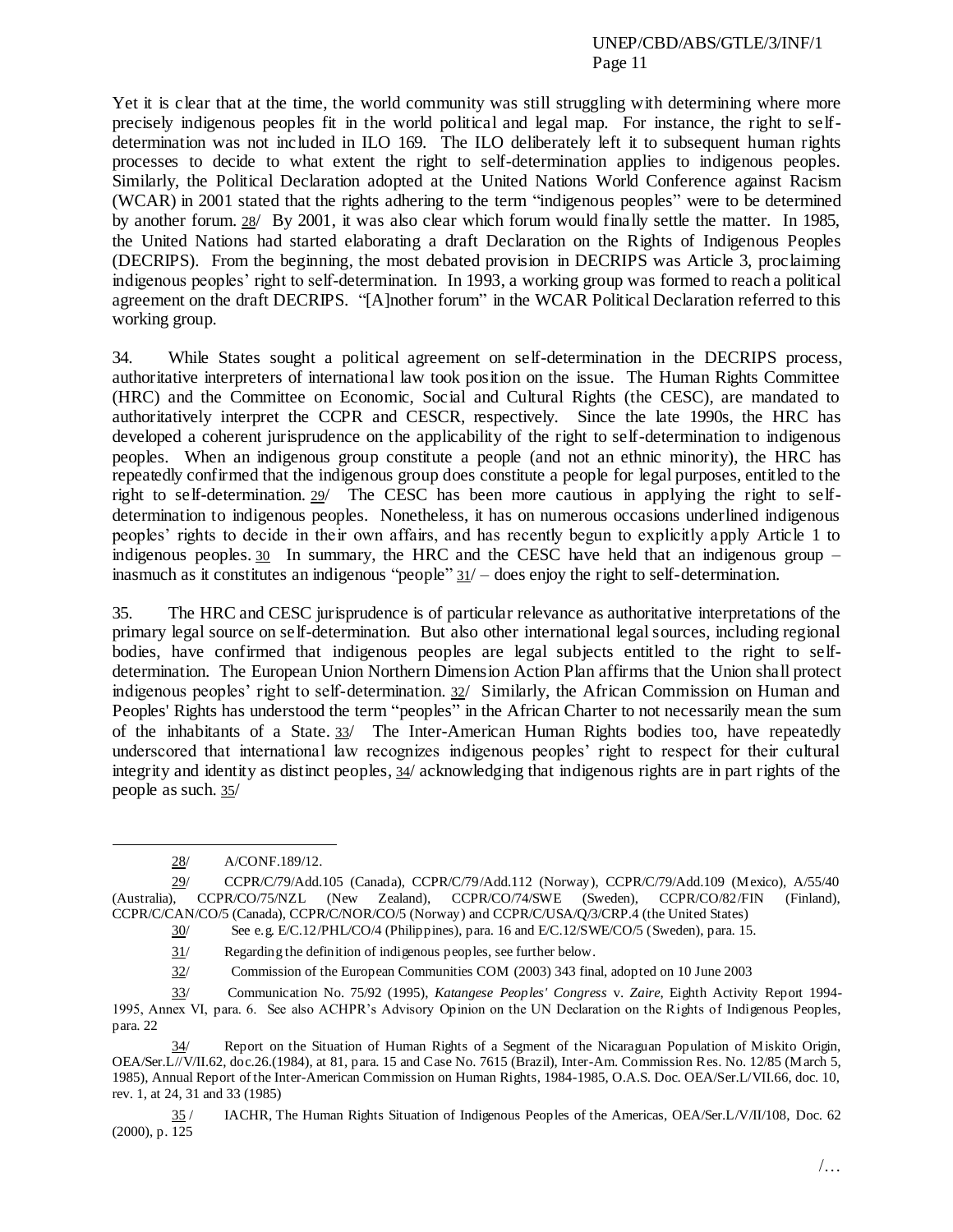36. States are of course the ultimate creators of international law. As mentioned, when agreeing on ILO 169 and the WCAR Declaration, states deferred their decision on the legal status of indigenous peoples to the DECRIPS process. In 2007, the Member States of the United Nations confirmed the position taken by the expert bodies referred to above by adopting the DECRIPS, 36/ including its Article 3 affirming that "*Indigenous peoples have the right to self-determination.*" DECRIPS further includes several other provisions underlining indigenous peoples" status as legal subjects under international law. For instance, pursuant to Article 2, "*Indigenous peoples ... are ... equal to all other peoples ...*". Technically speaking, DECRIPS is not a legally binding document. Still, that is not the same thing as to say that the rights the DECRIPS enshrines cannot be legally binding. Whether a provision in DECRIPS mirrors already legally binding international law, merely affirming that the right applies also to indigenous peoples must be determined by an analysis of the provision. As to the right to selfdetermination, the UN member states were fully aware of the significance of DECRIPS Article 3. Thus informed, they adopted an Article 3 that is in language identical to the legally binding common Article 1.1 of the 1966 Covenants. The only difference is that the DECRIPS refers specifically to "indigenous" and not "all" peoples. As the Covenants Article 1.1, DECRIPS Article 3 proclaims that indigenous peoples have "the" - and not "a" - right to self-determination, affirming that it is not a *sui generis* right being proclaimed. Rather, DECRIPS Article 3 confirms that the general right to self-determination – the one right to self-determination international law recognizes - applies also to indigenous peoples.

37. Having confirmed indigenous peoples" status as legal subjects, international law may now have to define who constitutes an "indigenous people", for legal purposes. No formal definition exists today, but the UN operates with a few, rather similar, working definitions. 37 From these working definitions one can deduce what a formal definition, when adopted, may look like. In general terms, an indigenous people is an indigenous group that had established a distinct society on a fairly definable territory prior to invasion or colonisation of that area. It forms a non-dominating sector of society, and continuously possesses a common ethnic identity and culture. Most importantly, the group still enjoys a distinct and intrinsic connection to its traditional territory. 38/ Finally, the group self-identifies as an indigenous people. The IR need not concern itself with a definition of indigenous people. It can rely on a general understanding until the relevant United Nations human rights forum may adopt a formal definition.

38. As to the content of the right to self-determination, DECRIPS Article 4 sets forth that indigenous peoples, in exercising their right to self-determination, have the right to autonomy or self-government in matters relating to their internal and local affairs. Given the centrality of genetic resources and traditional knowledge to indigenous cultures, indigenous peoples" autonomous functions must be deemed to embrace such resources and knowledge. For the more exact content and scope of those rights, one has to survey provisions specifically addressing genetic resources and traditional knowledge. Provisions on indigenous peoples" rights to their collective creativity are of particular relevance to traditional knowledge. International legal sources on indigenous peoples' rights to lands, territories and resources (LTRs) should be studied carefully when determining indigenous peoples" rights to genetic resources.

# *B. Indigenous peoples' rights to their collective creativity (traditional knowledge)*

39. When the young United Nations embarked on crafting the modern human rights system, it acknowledged persons right to benefit from their own creativity. Pursuant to article 27, paragraph 2, of te the Universal Declaration of Human Rights, 39/, "*Everyone has the right to the protection of the moral and material interests resulting from any scientific, literary or artistic production of which he is the* 

 $\overline{\phantom{a}}$ 36/ Document A/61/L.67. The DECRIPS was adopted by vote by the UN General Assembly on 13 September 2007, with 143 in favour, 4 against and 11 Member States abstaining.

<sup>37/</sup> See E/CN.4/Sub.2/1986/7/Add.4, para. 379-382 (the so called Cobo-definition) and World Bank Operational Manual, Operative Directive, OD 4.20. Also ILO 169 Article 1 defines what peoples fall under scope of ILO 169.

<sup>38/</sup> It is predominantly this territorial connection that distinguishes indigenous peoples from minorities.

<sup>39/</sup> General Assembly resolution 217 A (III) of 10 December 1948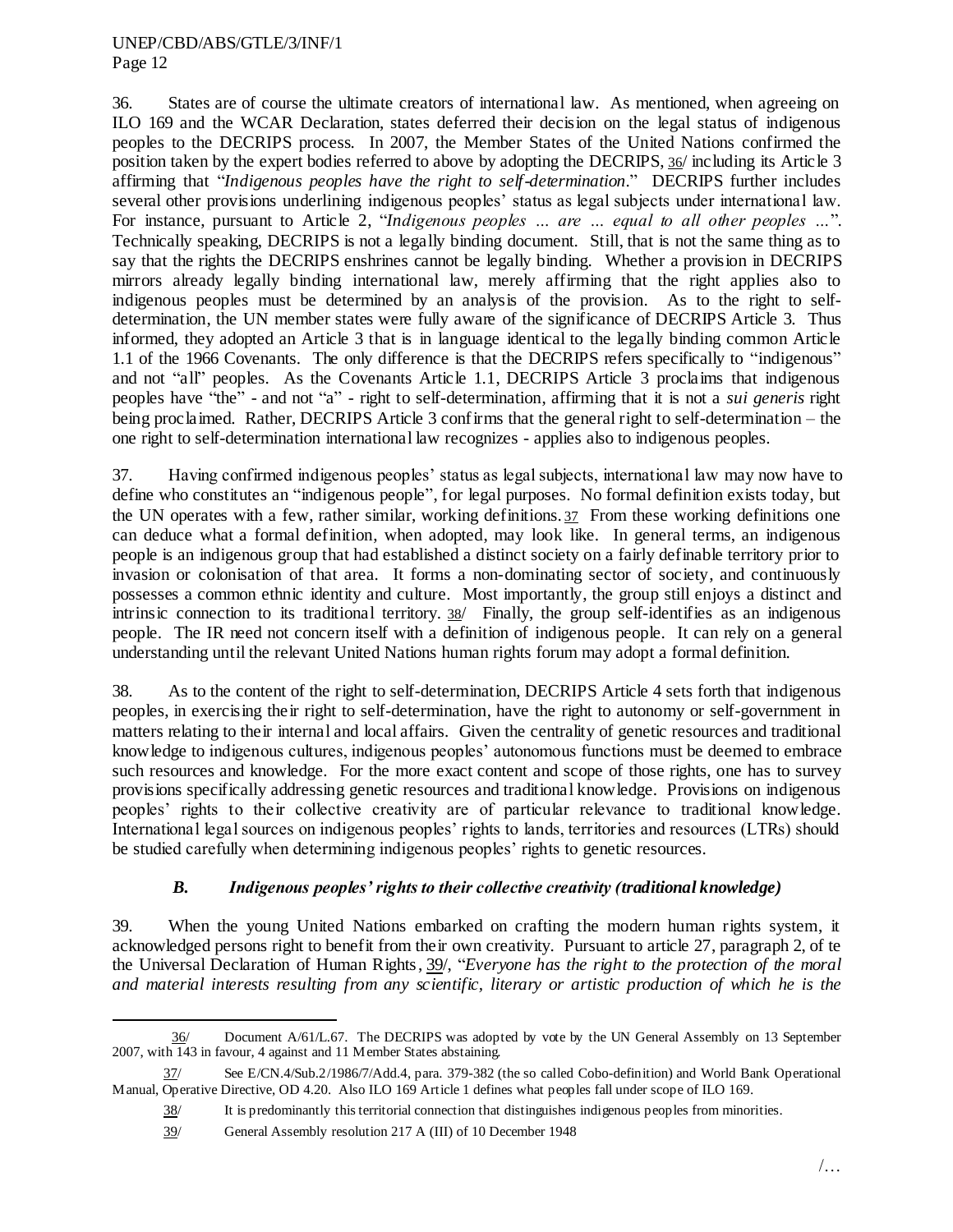*author.*" This provision was subsequently included almost verbatim in the legally binding CESCR Article 15 (1) (c). On the face of it, the right proclaimed is an individual one, but international law's view on rights to creativity has also evolved, particularly in an indigenous peoples" context. Hence, the CESC has, admitting that the drafters did not foresee this effect, underlined that in light of recent progressive developments in international law, CESCR Article  $15(1)(c)$  must today be understood to protect also the collective creativity of in particular indigenous peoples. 40/ The CESC has further explicitly called on states to develop mechanisms that protect the collective right of indigenous peoples to their traditional knowledge. 41/

40. By adopting the DECRIPS, the Member States of the United Nations have confirmed this shift in international law. Article 31 proclaims that indigenous peoples "*have the right to maintain [and] control their cultural heritage [and] traditional knowledge … as well as the manifestations of their sciences, technologies and cultures, including … genetic resources...*" Further, pursuant to Article 11, "*Indigenous peoples have the right to … maintain, protect and develop the past, present and future manifestations of their cultures, such as … technologies… [and] States shall provide redress … which may include restitution … with respect to their cultural [and] intellectual … property taken without their free, prior and informed consent or in violation of their laws, traditions and customs.*" Hence, the right to benefit from one"s creativity has evolved from being merely an individual right to embrace also the rights of indigenous peoples as collectives. Indigenous peoples have the right to own and control traditional knowledge they have created. They also have right to redress for traditional knowledge taken without their free FPIC.

# *C. Further on indigenous peoples' rights to land and resources (genetic resources)*

41. Indigenous peoples" rights to LTRs can conceptually be divided into rights that i) have as a basis the recognition that continued control over their traditional LTRs constitutes a pre-requisite for indigenous peoples" ability to preserve and develop their distinct cultural identities and ii) constitute a particular aspect of the general right to property. Indigenous LTR-rights as a right to culture follows e.g. from CCPR Article 27, as interpreted by the HRC 42/, and ILO 169 Articles 13-15 .43/ The right can be summarized as follows. If a competing activity prevents, or renders it significantly more difficult for, an indigenous community to exercise its culture, the competing activity is prohibited. No proportionality test is allowed. The threat the competing activity causes to the exercise of the culture cannot be compensated by the activity being of significant value to the society as a whole, if allowed.

42. For the purposes of the IR, indigenous peoples" property rights to LTRs are, however, of particular importance. Also these rights have been subject to recent development. As described above, it is a defining characteristic of indigenous peoples that they have inhabited and used their traditional territories prior to the arrival of other populations. Yet while most domestic jurisdictions recognize initial occupation as a mean to acquire property right to land, such recognition was in most instances reserved for the non-indigenous population. Indigenous peoples" traditional land use was most often not regarded

 $\overline{a}$ 

<sup>40/</sup> Committee on Economic, Social and Cultural Rights General Comment No. 17 (2005), para. 7, 10 and 32

<sup>41/</sup> E/C.12/BOL/CO/2 (Bolivia), para. 37 and E/C.12/MEX/CO/4 (Mexico), para. 46

<sup>42/</sup> *Kitok v. Sweden* (Communication No. 197/1985), 27 July 1988, Report of the Human Rights Committee, GAOR, Forty-third session, Suppl. No. 40 (A/43/40), pp. 221-230, *Bernard Ominayak, Chief of the Lubicon Lake Band v. Canada* (Communication 167/1984), 26 March 1990, Report of the Human Rights Committee, GAOR, Thirty -Eighth session, Suppl. No. 40 (A/38/40), pp. 1-30, HRC General Comment No. 23 (50), reproduced in UN Doc. HRI/GEN/1/Rev.5, pp. 147-150, *Ilmari Länsman et al v. Finland* (Communication No. 511/1992), 26 October 1992, Report of the Human Rights Committee, Vol. II, GAOR, Fiftieth session, Suppl. No. 40 (A/50/40), pp. 66-76 and *Jouni E. Länsman et al v. Finland* (Communication No. 671/1995), 30 October 1996, Report of the Human Rights Committee, Vol. II, UN Doc. No. A/52/40), pp. 191-204 and *Apirana Mahuika et al v. New Zealand* (Communication No. 547/1993), 27 October 2000, Report of the Human Rights Committee, Vol. II, UN Doc. No. A/56/40), pp. 11-29

<sup>43/</sup> International Labour Office, ILO Convention on Indigenous and Tribal Peoples, 1989 [No. 169], a manual, 2003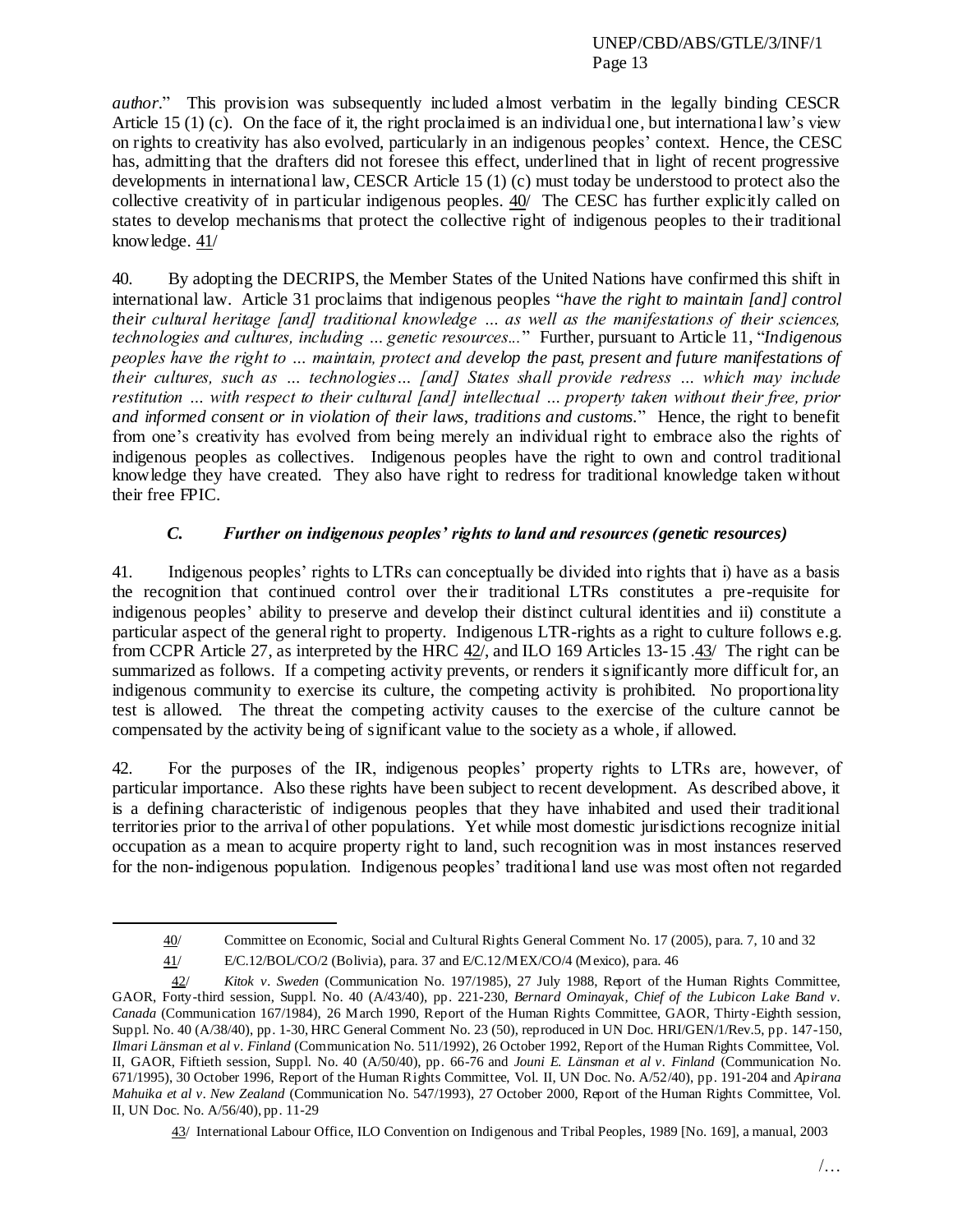as giving rise to property rights. Rather, the state considered itself the owner of the indigenous people"s traditional territory. As a result, still today most states presume that they own indigenous lands.

43. But recently, domestic and international courts and institutions have increasingly come to question whether such legal practice is in conformity with the fundamental right to non-discrimination. 44/ It has been held that if domestic law recognizes that occupation results in property rights to land, this must apply equally to the indigenous people. United Nations institutions, courts etc. have concluded that it is discriminatory to design a domestic legal system so that stationary land use common to the non-indigenous population results in rights to LTRs, whereas more fluctuating use of land characterizing many indigenous cultures does not. It is not sufficient that the legal system is formally non-discriminatory. It must ensure equal treatment in practice. In summary, international law calls on domestic law to acknowledge that indigenous peoples hold property rights to LTRs traditionally used, inasmuch as the domestic legislation acknowledges private property rights to land, in general.

44. As with the other rights discussed, international legal instruments specifically addressing indigenous peoples have affirmed the general developments in international law. Pursuant to ILO 169 Article 14, states shall recognize indigenous peoples' rights of ownership and possession over lands traditionally used more or less exclusively. To lands today shared with the majority population, indigenous peoples have usufruct rights. Article 15.1 confirms that the rights Article 14 proclaims encompasses also natural resources in the lands traditionally used. Pursuant to Article 15.2, indigenous peoples shall, whenever possible, share in the benefits from the use of minerals and sub-surface resources the state retains ownership over. DECRIPS Article 26.2 proclaims that "*Indigenous peoples have the right to own, use, develop and control the lands, territories and resources … they possess by reason of ... traditional occupation or use…*" Pursuant to Article 28 "*Indigenous peoples have the right to … restitution or, when this is not possible, just, fair and equitable compensation, for the lands, territories and resources which they have traditionally … occupied or used, and which have been … taken … without their free, prior and informed consent.*" Unlike ILO 169, DECRIPS includes no particular provisions on minerals or sub-surface resources. The mentioned provisions make no particular references to genetic resources, but there is no reason for, and nothing suggests, that international indigenous rights law should treat genetic resources differently than other natural resources. Recall also that DECRIPS Article 31, quoted above, explicitly affirms that indigenous peoples have the right to control their genetic resources.

### 45. It is important to note that:

 $\overline{\phantom{a}}$ 

(a) ILO 169 and DECRIPS are not isolated instruments. Rather, ILO 169 and DECRIPS confirm general developments within international law;

(b) The rights outlined imply that indigenous people have particular human rights to genetic resources. This means that also in states that retain ownership rights to genetic resources, indigenous peoples still have rights to genetic resources, even when such rights are not recognized for the population in general.

<sup>44/</sup> See for example the Committee on the Elimination of Racial Discrimination"s General Recommendation No. 23: Indigenous Peoples: 18/08/97. See further the Inter-American Commission on Human Rights in Maya Indigenous Communities of Toledo Dist. v. Belize, Case 12.053, Report No. 40/04, Inter-Am. C.H.R., OEA/Ser.L/V/II.122 Doc. 5 rev., Mary & Carrie Dann v. United States, Case 11.140, Report No. 75/02, Inter-Am. C.H.R. Doc. 5 rev. 1 at 860, para. 131 (2002), by the Inter-American Court of Human Rights in the Case of Mayagna (Sumo) Awas Tingni Cmty. v. Nicaragua, 79 Inter-Am. C.H.R. Ser. C, para. 149 (2001), Moiwana community v. Suriname, Inter-Am. C.H.R. (Ser. C) No. 124 (2005), by the Belize Supreme Court in Claims No. 171 and 172 of 2007, Aurelio Cal and Manuel Coy et al v. The Attorney General of Belize and the Minister of Natural Resources and Environment (Oct. 18, 2007), the Inter-American Court on Human Rights ruling in the Case of the Saramaka People v. Suriname, judgement of August 12, 2008 and the High Court in Botswana, Misca. No. 52 of 2002, of 13 December 2006. Compare also the ruling by the Supreme Court of Norway in the so called *Svartskog Case* (Rt 2001 side 1229).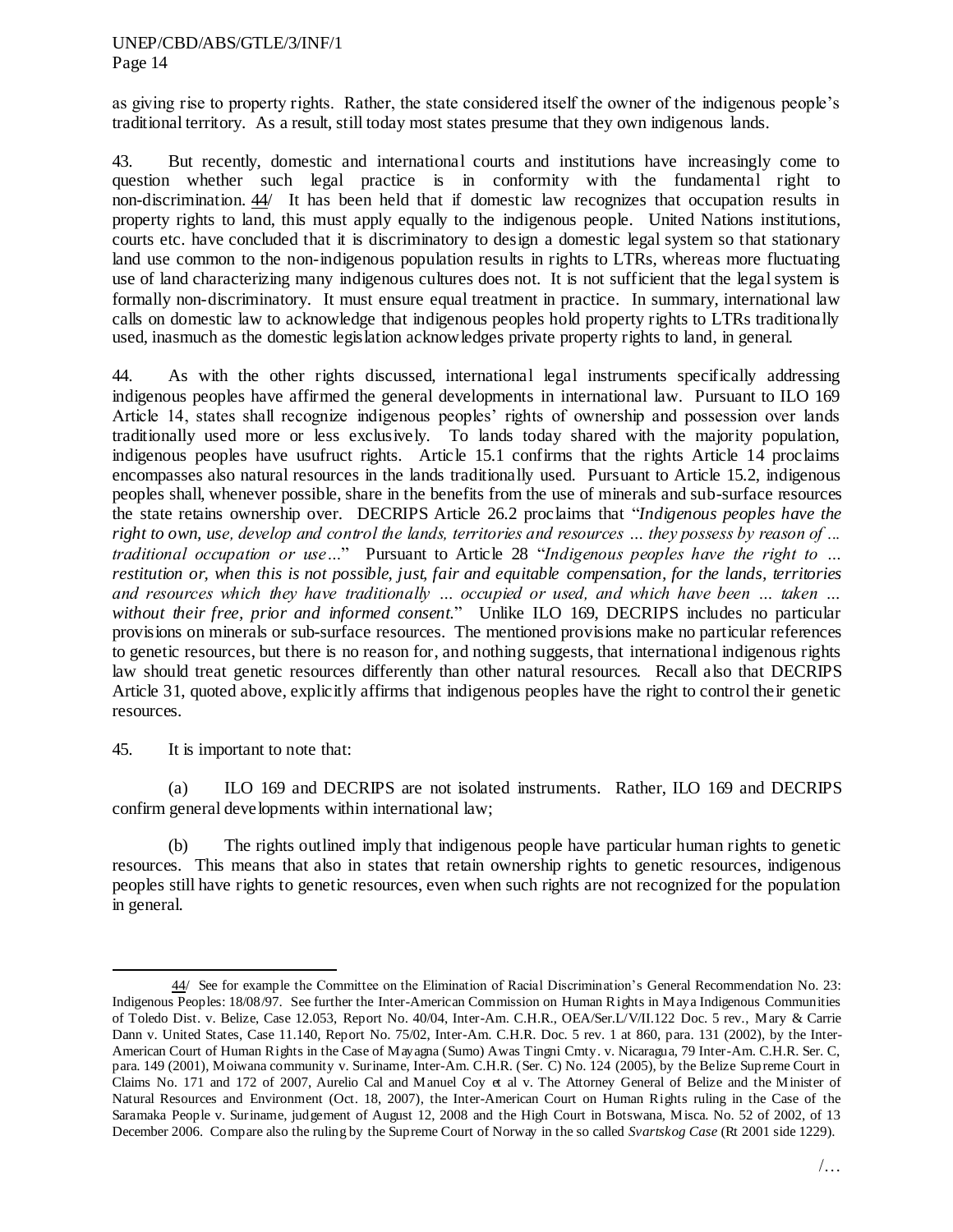46. In the present study on compliance with customary laws, there is not room to discuss the content of these rights in detail. But generally speaking, the outlined legal sources imply that indigenous peoples have the same rights to genetic resources traditionally used as they have to natural resources in general. With regard to genetic resources originating from the indigenous people's territory, but that the people has not used, it might be that the indigenous people's right is limited to benefit-sharing.

# *D. Recognition of indigenous peoples' customary laws in international law*

47. When recognizing indigenous peoples" rights to traditional knowledge and genetic resources, one must in the same breath acknowledge, and find compliance measures for, indigenous peoples" customary laws and protocols pertaining to genetic resources and traditional knowledge. This follows immediately from what distinguishes traditional knowledge from conventional intellectual property rights (IPRs). Traditional knowledge is – per definition - i) "traditional" in the sense that it is developed, maintained and disseminated within a cultural context and hence constantly evolving, and ii) "collectively held", i.e. such development occurs within a defined collective, a people. In other words, traditional knowledge cannot be dealt with solely as information. It has an inherent normative and social component. As information, traditional knowledge can easily be communicated beyond its original context, while the norms adhering to the traditional knowledge are intrinsically local and much less readily transmitted. 45/ Hence, any traditional knowledge protection must first recognize the constantly evolving character of traditional knowledge. Traditional knowledge cannot be confined to a particular moment in time. Second, the protection of traditional knowledge must respect that the fact that traditional knowledge is collectively held also means that traditional knowledge is managed in accordance with the norms of the collective. This is not to say that individual members of the people cannot hold rights to elements of traditional knowledge. But to find out whether such rights exist, and what they contain, one has to consult the law of the collective. For these reasons, traditional knowledge protection must treat traditional knowledge as the province of the relevant indigenous people. It must leave it to the norms of that people to determine internal rights to traditional knowledge. The alternative is that domestic law regulates in detail who within the group hold what rights to what aspects of traditional knowledge. But that would deprive the traditional knowledge of its characteristic of being traditional and collectively held. The traditional knowledge can then no longer evolve, in response to developments in the collective's society and its needs. In summary, traditional knowledge must not be protected as a conventional IPR. Domestic legislation cannot simply ascribe a confined set of detailed IPRs to traditional knowledge holders. This would freeze the traditional knowledge in time and result in the traditional knowledge from then on being governed by, i.e. being absorbed into, domestic legislation. Domestic law can only protect traditional knowledge by acknowledging its evolving character in a cultural context by recognizing the autonomous legal order within which the traditional knowledge lives. 46/

48. International law enshrines the logic outlined above. Obviously, norm-creating institutions and the norms themselves constitute an integral part of any self-determination system. Indigenous peoples" customary legal systems are hence protected under the right to self-determination. In addition, indigenous peoples" right to respect for their customary laws is specifically addressed in international law. ILO 169 Article 8 proclaims that national laws and regulations shall give due respect to indigenous peoples' customary laws. Pursuant to DECRIPS Article 34, indigenous peoples "*have the right to … develop and maintain their … juridical systems or customs*". Further, DECRIPS Article 40 proclaims that the

<sup>45/</sup> Antony Taubman and Matthias Leistner, "Traditional Knowledge", in *Indigenous Heritage and Intellectual*  Property 2<sup>nd</sup> edition, Silke von Lewinski ed. (Kluwer Law International, 2008), p. 60

<sup>46/</sup> One can here make a comparison with indigenous peoples" rights to LTRs. Particularly in common law countries, courts have for several years acknowledged that native title distinguishes itself from other rights to land, precisely because one cannot limit native title to a set of rights frozen in time. Rather, courts have held, autonomous legal traditions constitute an integral part of native title. For instance, in the groundbreaking *Mabo Case*, Justice Brennan J. submitted that "*Native title has its origin in and is given its content by the traditional laws acknowledged by and the traditional customs observed by the indigenous inhabitants of a territory. The nature and incidents of native title must be ascertained as a mat ter of fact by reference to those laws and customs.*" See *Mabo v. Queensland (No. 2)* (1992) 107 ALR 1: 42.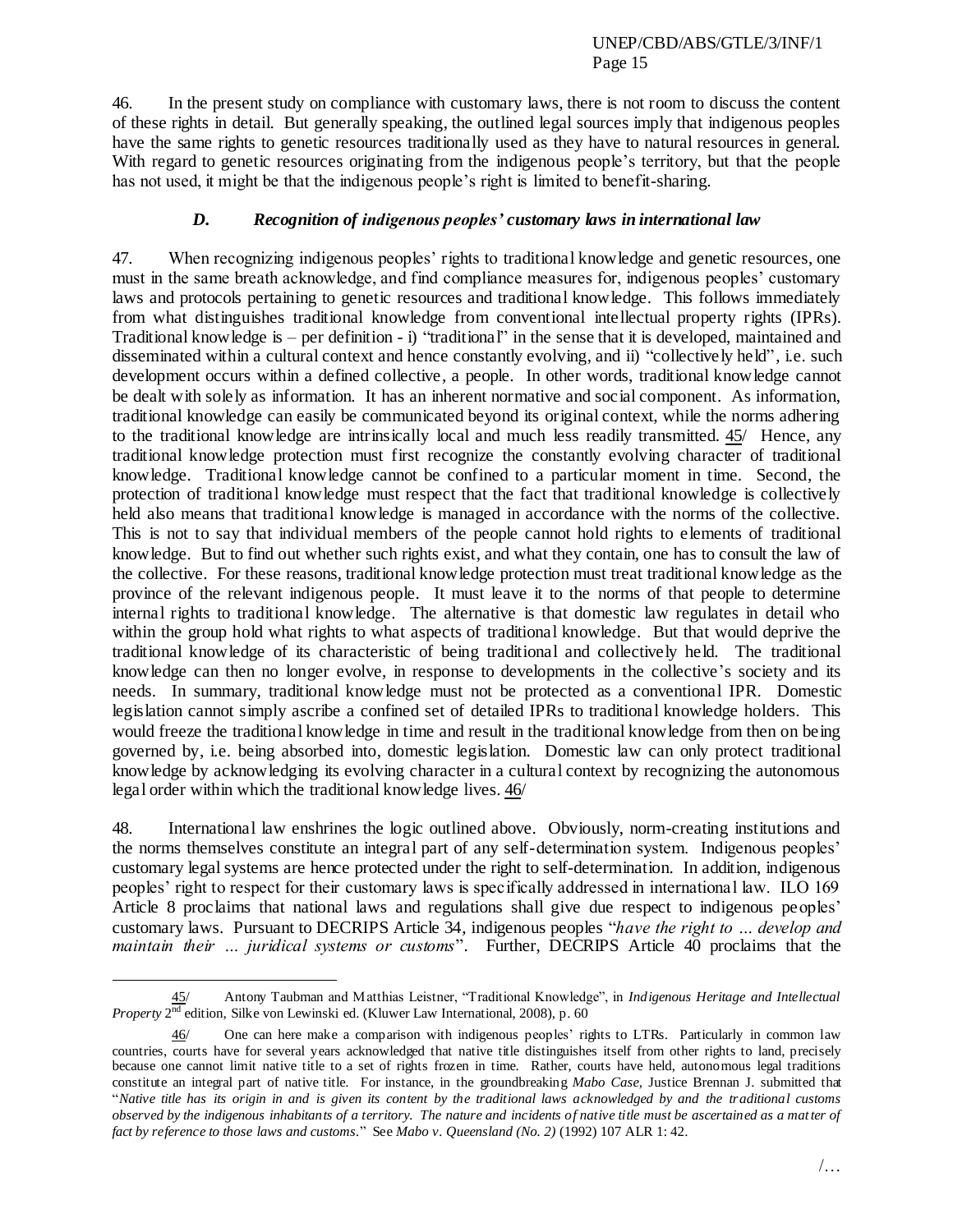implementation of indigenous rights "*… shall give due consideration to the customs, traditions, rules and legal systems of the indigenous peoples concerned…*" and Article 27 particularly emphasizes that states shall "*give due recognition to indigenous peoples' laws, traditions, customs and land tenure systems…*" when implementing indigenous peoples' rights to LTRs.

## *E. The relationship between indigenous peoples' rights and state sovereignty*

49. The International Regime respecting indigenous peoples" rights pertaining to genetic resources, traditional knowledge and customary laws does not conflict with the principle of the sovereign rights of States over their own natural resources. Indigenous peoples" rights can, and should, be recognized sideby-side with states" sovereign rights. 47/ State sovereignty is a principle of international law providing that no State may interfere in another State"s internal affairs. States are essentially free to determine and apply laws and policies within their jurisdiction, something external actors such as other states and multinational corporations must respect. But state sovereignty is subject to limitations prescribed by international law, in particular human rights law. This is mirrored in Article 3 of the Convention on Biological Diversity, affirming that state sovereignty is limited by the Charter of the United Nations and other principles of international law. It follows from the Charter of the United Nations that human rights law conditions State sovereignty in connection with the State's treatment of persons and peoples under its jurisdiction. In conclusion, the principle of State sovereignty over natural resources cannot be invoked against the rights of indigenous peoples residing within the State. 48/

## **IV. HOW CAN THE INTERNATIONAL REGIME ENSURE RESPECT FOR CUSTOMARY LAWS IN THE JURISDICTION OF THE COUNTRY IN WHICH THE INDIGENOUS PEOPLE RESIDE?**

50. As explained in sections II and III above, the way in which customary laws distinguish themselves from statute law is no legitimate reason for not respecting customary norms. Customary laws define rights and responsibilities of individual members of an indigenous people on important aspects of life, culture and the world view, including to genetic resources and traditional knowledge.49 In that sense customary laws do not significantly differ from other laws, including statute laws. All societies have developed norms to govern their internal relationship. 50 The only significant way in which indigenous peoples" laws differ from that of other societies is the source from which the law get its authority.51 Statutory law normally bears the seal of a legislator, which is what gives it the status of law. Customary legal systems, on the other hand, are normally not codified. Customary laws get their authority not from a stamp by a formal institution, but from social acceptance. One should not over-emphasize this difference, however. Statutory legal systems too, recognize custom as a legal source. Moreover, the statute normally does not come out of nowhere. Also statutory law has as its ultimate source shared perceptions of right and wrong in the society it is supposed to govern. And like customary law, statutory law will also change – or rather be changed – when such perceptions evolve, however not always as swiftly as customary laws do. And, conversely, some indigenous peoples have codified their customary norms.

<sup>47/</sup> Pursuant to General Assembly resolution 41/120 of 4 December 1986, international instruments should e.g.: a) be consistent with the existing body of international human rights law" (i.e. not fall below existing international standards) [and] b) be of fundamental character and derive from the inherent dignity and worth of the human person.

<sup>48/</sup> UNEP/CBD/WG-ABS/5/INF/9, 19 September 2007, paras. 32-33

<sup>49/</sup> *International Human Rights and Indigenous Peoples: The Move Toward the Multicultural State*, S. James Anaya in Arizona Journal of International and Comparative Law, Volume 21, No. 1, 2004, pp. 48-52 and *Doing Things the Right Way*, in Dene Traditional Justice in Lac La Martre (1995).

<sup>50/</sup> *On Customary Law and the Saami Rights Process in Norway*, Tom G. Svensson, in "On Customary Law and the Saami Rights Process in Norway", Centre for Sámi Studies Publication Series No. 8, 1999

<sup>51/</sup> *Folk Law*, Gordon R. Woodman, in Dictionnaire Encyclopedique de Theorie et de Sociologie du Droit (2nd ed. 1993), pp 262-265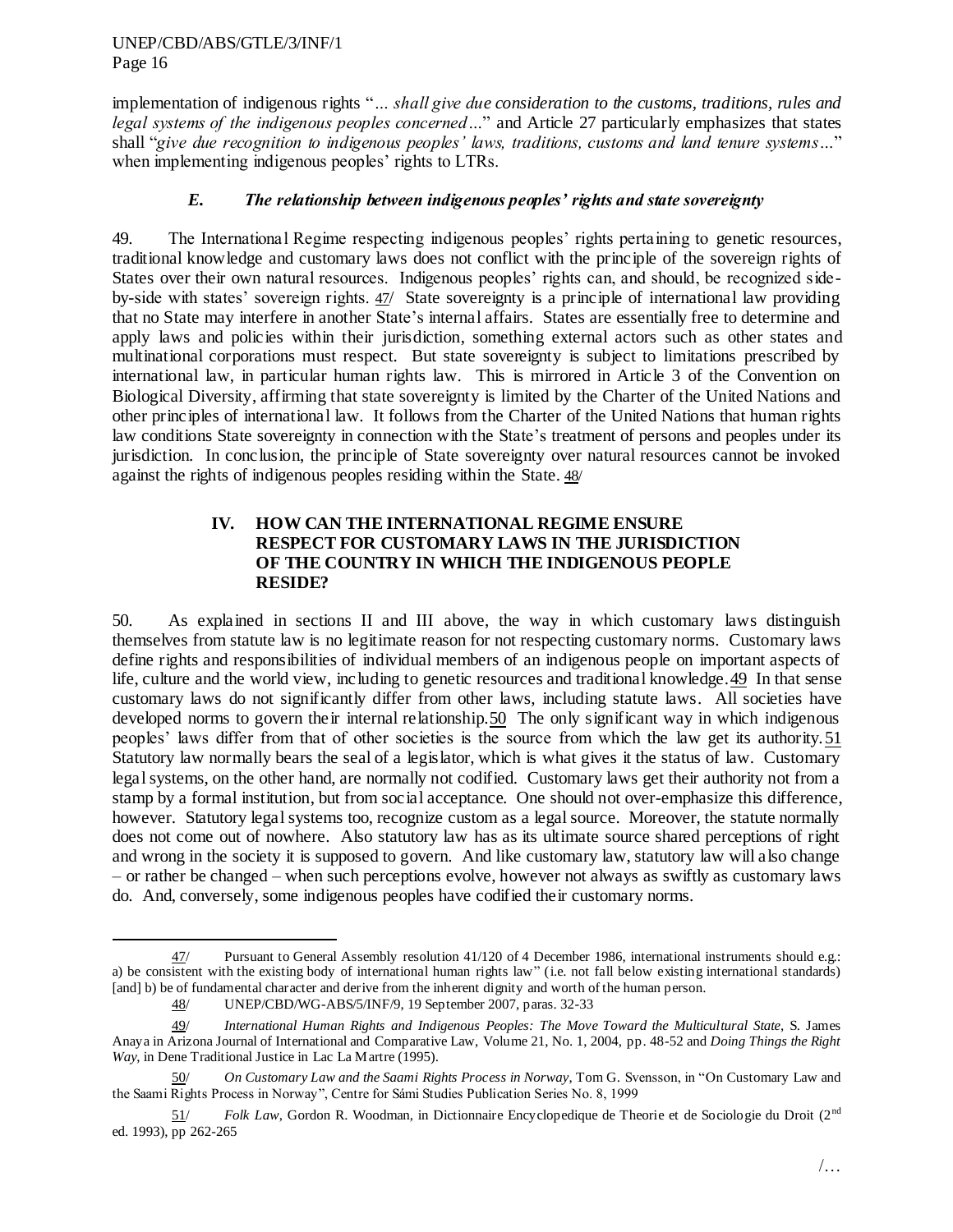51. But even if there are no dramatic differences between customary and statute law, as Section III has further indicated, to effectively recognize customary laws, one must not be ignorant to the differences that do exist. In particular, when designing an effective way to ensure compliance with customary norms in domestic legislation, one must be mindful of customary laws' constantly evolving character. There are two principal legal technical solutions available to make domestic legislation comply with customary laws:

(a) One can *incorporate* the customary norms of an indigenous people into the domestic legislation, by copying relevant material provisions of the customary law into national law. The customary law then determines rights and obligations within another legal system. The customary law is not a source of law proper. But because of traditional knowledge"s constantly evolving and collective character, it might often be harmful to incorporate the customary law into domestic law. Incorporation risks freezing the norm in time, depriving the customary law both of its capacity to adjust to changes in the environment and its intrinsic connection with the society it is supposed to govern;

(b) It is therefore in most instances a more practical approach that domestic law *recognizes* and give legal effect to the relevant customary laws by referring to the customary legal system, but without specifying its material content. By doing so, domestic law extends the legal effect of the customary law as a legal source proper beyond its traditional reach. An example of such a protection system is the *African Model Legislation for the Protection of the Rights of Local Communities, Farmers and Breeders, and for the Regulation of Access to Biological Resources*.52 The African Model Legislation proclaims that "*the State recognizes and protects the community rights … as they are enshrined and protected under the norms, practice and customary law found in … the indigenous community, whether such law is written or not*". Similarly, the Costa Rica Biodiversity Law recognizes custom as a source of law for establishing *sui generis* community IP rights to traditional knowledge, proclaiming that such rights exist and shall be legally recognized by the mere existence of the cultural practice. 53/

52. In addition to specifically recognizing the customary law as such, national law can also indirectly recognize the customary law by recognizing that indigenous peoples" traditional knowledge and genetic resources vest in that people. The Model Law of the Pacific Community constitutes an example of this approach. The Model Law calls on national law to define traditional knowledge holders as:

(a) The people; or

(b) The individual who is recognized by the people as the individual in whom the custody or protection of the traditional knowledge are entrusted in accordance with the customary laws of the people. 54/

53. Similarly, the *Peruvian law Protection Regime for the Collective Knowledge of indigenous peoples Derived from Biological Resources* requires FPIC by an indigenous people before their collective knowledge derived from biological resources are accessed. The law further prescribes that when obtaining FPIC, the indigenous people"s right to apply their customary law and processes in the consent process shall be recognized. The law also contains *sui generis* measures requiring that benefit sharing must occur with indigenous peoples even where traditional knowledge occurs in the public domain. FPIC is encouraged, but not a necessary condition, for accessing knowledge already in the public domain. A percentage of bioprospecting benefits are placed in the Fund for the Development of Indigenous Peoples that is managed and distributed by indigenous representatives. The Law also treats traditional knowledge

<sup>52/</sup> OAU Model Law, adopted in 2000

<sup>53/</sup> See Law No. 7788 of 1998, Articles 82-84.

<sup>54/</sup> The Model Law for the Protection of Traditional Knowledge and Expressions of Culture, of the Secretariat of the Pacific Community, adopted in 2002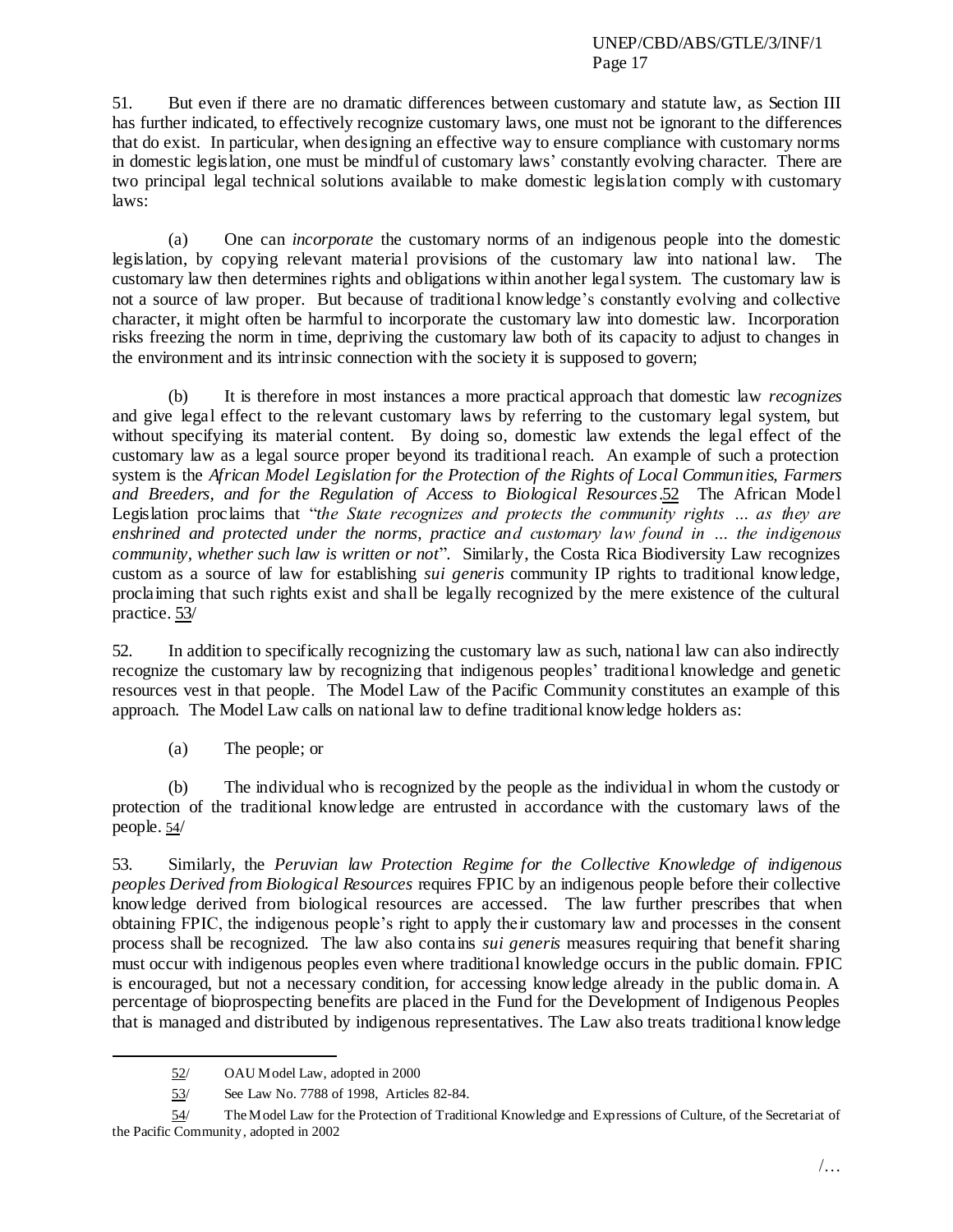$\overline{\phantom{a}}$ 

as inalienable indigenous cultural patrimony, to be managed for the good of the present and future generations. Customary law is also used for dispute resolution. 55/

54. Of course, there can also be combinations of the two approaches. For instance, under the *Philippines Indigenous Peoples Rights Act*, indigenous peoples" knowledge can only be accessed subject to their FPIC. The Act further stipulates that the consent shall be obtained in accordance with the indigenous people"s customary laws. If a dispute arises, customary law shall be used to solve the conflict. 56/

55. In practical terms, for the purposes of ensuring compliance with customary laws, there appears to be little difference between directly recognizing customary laws and indirectly recognizing such by establishing protection for the genetic resources and traditional knowledge. The effect seems to be essentially the same. If national law proclaims that indigenous peoples have the right to own/control their traditional knowledge and genetic resources, one can presume that access will only be granted by the indigenous people in accordance with their customary laws. Legally and technically speaking, there is a difference, however. If the domestic legislation explicitly recognizes the customary law of the indigenous people, this implies that the State limits its own jurisdiction – its sovereignty - by defining a certain sphere within which the conventional domestic regulation pertaining to traditional knowledge and genetic resources will respect the authority of customary laws. Accordingly, the domestic law prescribes that anyone wishing to access such defined traditional knowledge and genetic resources will have to approach the relevant indigenous people to find out what norms apply to the subject matter. On the other hand, if the domestic legislation "merely" recognizes indigenous peoples" right to their genetic resources and traditional knowledge, this does not entail any derogation of sovereignty, technically speaking. True, the indigenous people will still presumably only grant access in accordance with its customary laws. But that will then follow from the contract with the user, contractual clauses that can then be enforced by the domestic legislation. It is then the customary law transformed into a contractual clause, rather than the customary law *strictu sensu*, that is being applied.

56. In both instances, however, for the purposes of legal certainty, the domestic law will have to identify the genetic resources and traditional knowledge being subject to protection. For instance, under the Panama law on the Special Intellectual Property Regime Governing the Collective Rights of indigenous peoples for the Protection and Defence of their Cultural Identity and their Traditional Knowledge, collective traditional knowledge of indigenous peoples shall be included in a national register established for that purpose. 57/ And the right to use cultural elements thus registered shall be governed by the regulation of the indigenous community, provided that the customary norm has been registered too.

57. To simplify procedures further, domestic law could identify a relevant institution of the indigenous people in question. By contacting that institution, the user can find out pursuant to what conditions, and in accordance with whose consent - the traditional knowledge and/or genetic resources can be accessed. The indigenous institution could also provide a certificate evidencing that the traditional knowledge/genetic resources has been accessed legally. This also means that the user need not have a full understanding of the applicable customary law. For instance, secret and/or sacred material – and the customary laws pertaining to such – generally have a profound and detailed significance to the indigenous people in question. Notwithstanding, it is possible for a non-member to be placed on a strict obligation of confidentiality, enforceable under external laws, without knowing the background for the obligation in detail.

<sup>55/</sup> Peru Law No. 27811 of 24 July 2002. Even though the law could appear progressive, one should be aware that indigenous groups have raised concerns about the effective participation of Indigenous Peoples in the development of the law and the low levels of benefit sharing required.

<sup>56/</sup> See Act to Recognize, Protect and Promote the Rights of Indigenous Cultural Communities/Indigenous Peoples, Creating a National Commission of Indigenous Peoples, Establishing Implementing Mechanisms, Appropriating Funds Therefore, and for other Purposes, Republic Act No. 8371 (1997), pp. 35 and 65

<sup>57/</sup> Executive Decree No. 12 (2001) regulating Law No. 20 of 26 June 2000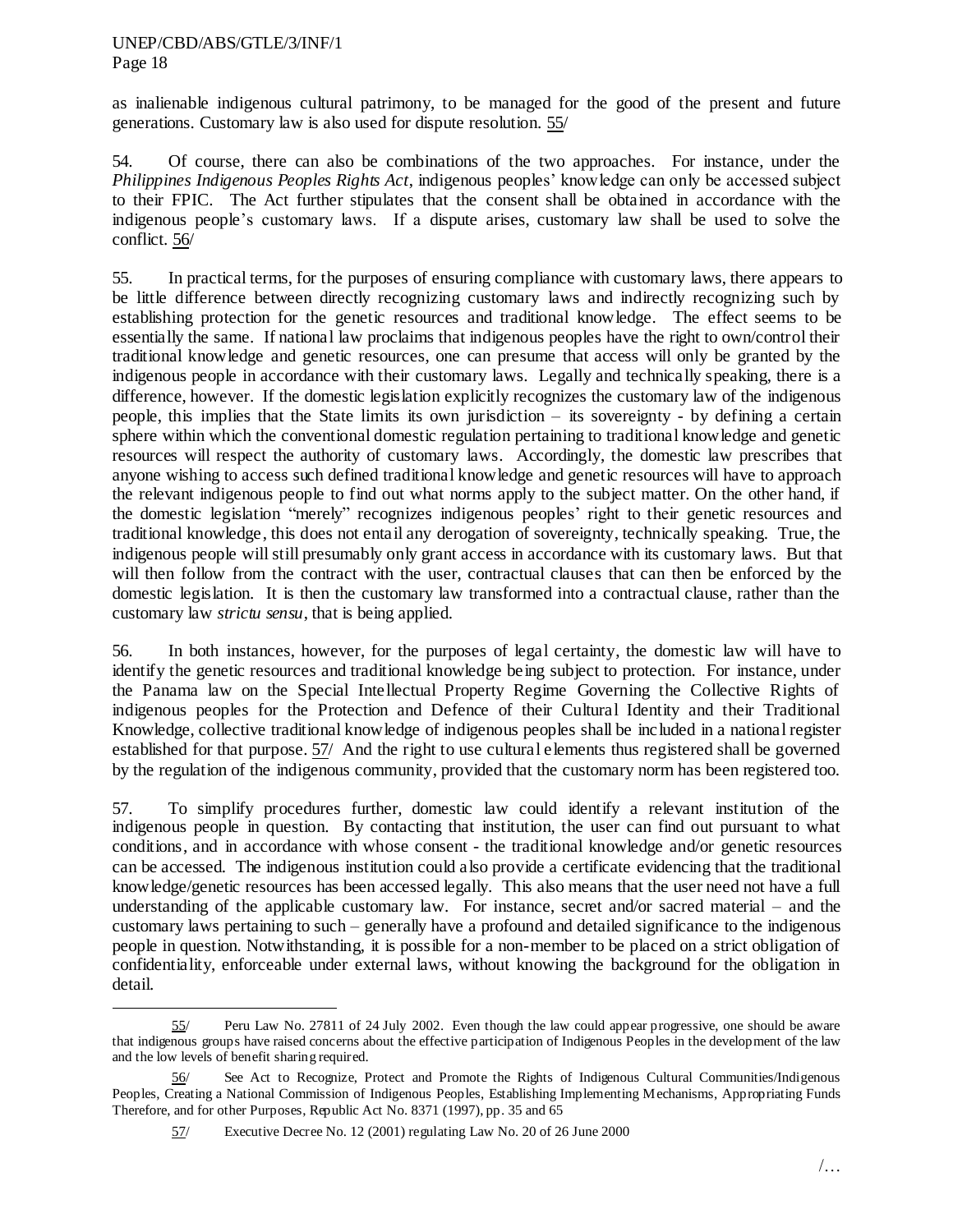58. In conclusion, the IR should recognize indigenous peoples" right to grant (or withhold) consent before elements of their traditional knowledge and genetic resources are accessed. Recognizing the right of FPIC in the IR is one efficient way to ensure compliance with indigenous peoples" customary norms and protocols pertaining to traditional knowledge and genetic resources. Key to ensuring respect for genetic resources, traditional knowledge and customary laws pertaining to those is hence the point of access to the traditional knowledge and genetic resources by non-members. Most of the crucial questions relevant to the IR can be addressed at the point of access. Only at this point can the legal circumstances and terms for transfer be effectively set. It is also at the point of access that the customary laws of the indigenous people start to interface with the laws of the external actor.58 This study takes the position that it is first and foremost the obligation of domestic law to ensure both that potential bio-prospectors are directed to the relevant indigenous people and to assist in making sure that FPIC is thereafter respected. If domestic legislation identifies certain spheres of genetic resources and traditional knowledge that can only be accessed with the consent of an identified indigenous people, a user will only be able to legally access such knowledge or resources following agreement on mutual agreed terms (MAT), entered into with representatives of the indigenous people. The relevant indigenous people will enter into such an agreement guided by its' own relevant customary laws. And if entered into, the MAT can define what obligations and restrictions are associated with the use, respecting customary laws of the indigenous people. So, recognizing rights to genetic resources and traditional knowledge as such is one, perhaps the most effective, way to ensure respect also for customary laws.

59. Respect for both indigenous peoples" rights to traditional knowledge and genetic resources and their customary laws pertaining to such knowledge and resources requires the right to FPIC being present in domestic legislation. Given the importance of national recognition, the IR should render provider States' access to compliance measures prescribed by the IR contingent on the provider country recognizing the right to FPIC of indigenous peoples in ABS domestic legislation. The IR should include indigenous peoples" rights in any definition of misappropriation, making the right to FPIC a public law obligation.

60. The above also provides for legal certainty. Potential users are with little transaction costs made aware that in order to use traditional knowledge or genetic resources, they will have to obtain the consent of an identified authority of the relevant indigenous people. And once they have managed to reach a MAT with that authority, all the rules the user need to adhere to follows from the contract. Similarly, certificates of compliance should include not only a certificate of compliance with national law, but also include reference to indigenous peoples" pertinent customary laws. Furthermore, a certificate of compliance should also identify the right-holders to genetic resources and traditional knowledge, e.g., by including evidence of whether FPIC has been obtained from the relevant indigenous people. 59/

## **V. HOW CAN THE INTERNATIONAL REGIME ENSURE RESPECT FOR AND COMPLIANCE WITH INDIGENOUS CUSTOMARY LAWS IN JURISDICTIONS OUTSIDE THE INDIGENOUS TERRITORY OF ORIGIN?**

### *A. Introduction*

61. An IR faces a challenge in regulating subjects that do not respect natural and artificial borders. genetic resources and traditional knowledge do not yield to lines on a map or natural landscapes that mark territories. But, the emerging IR is not without guidance. The CBD and Bonn Guidelines represent a consensus of Parties on some key questions that may guide direct future negotiations. Affirmation and

<sup>58/</sup> Antony Taubman and Matthias Leistner, "Traditional Knowlegdge", in Indigenous Heritage and Intellectual Property 2nd edition, Silke von Lewinski ed. (Kluwer Law International, 2008), p. 87

<sup>59/</sup> This language comes from the Indigenous Expert Meeting on ABS (Montreal, September 2007). It might be good to look at if we want something on certificates of compliance in the report.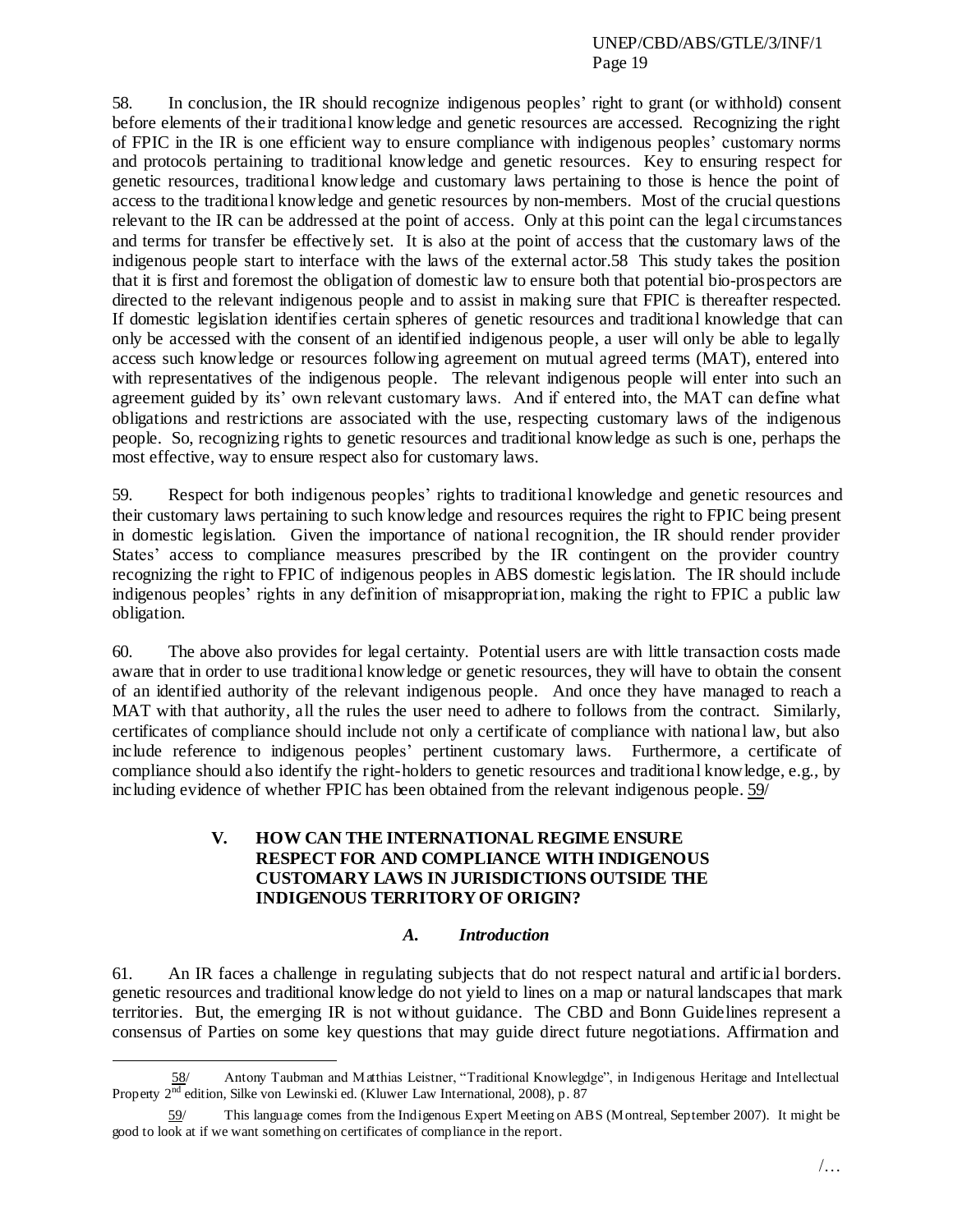$\overline{\phantom{a}}$ 

recognition of Indigenous customary law application at the national and international level on genetic resources and traditional knowledge in clear and explicit terms requires further guidance.

62. On the question, how will States exercise their asserted sovereignty to genetic resources, the Convention on Biological Diversity answers – primarily by contract and through administrative law. The Bonn Guidelines ask prospective users and providers to negotiate access and benefit sharing contracts under the supervision of national competent authorities. These Guidelines place the substantial and procedural implementation by national law in the good faith efforts of States. It is clear from national reporting to the Convention Secretariat that there remain many Parties that have not meaningfully implemented the Bonn Guidelines by ABS policy, national legislation or regional agreements. This may be one of the key drivers behind the call for an IR. Without compliance to international standards, there is incentive for the commercially reasonable (or even the unscrupulous) entity or person to operate in unregulated jurisdictions.

63. The pragmatism of indigenous peoples will likely be called upon during the course of upcoming negotiations. Moving beyond the important political statements for greater purposes to the pithy textdriven drafting and negotiations, will require leadership from all indigenous regions. Indigenous peoples may require vision and wisdom on such important topics as incremental change, sovereignty reconciliation and reciprocal rights recognition to achieve their ultimate ends.

64. It is necessary to interpret the Convention"s assertion of sovereignty in its proper broader context of international and domestic law, including case and statutory/regulatory law. One must examine equitable reconciliation of Indigenous customary law within the emerging international regime, drawing upon the affirmations that already exist in decisions of the Conference of the Parties and the Bonn Guidelines and provide constructive commentary on future considerations for negotiators.

65. The final part of this study looks to the Bonn Guidelines as the framework for negotiations and an indisputable indication from Nation-States on a direction forward. It is our general conclusion that this framework can provide a substantive and procedural basis for inclusion of indigenous customary law. Following, we consider: (b) Contract as an inclusive instrument; (c) binding or non-binding; (d) Relationship of ABS international regime to other international regimes; (e) competent authorities; (f) FPIC based upon indigenous customary law; (g) dispute resolution – development of an international competent authority; and (h) enforcement of ABS arrangements.

# *B. Contract as an inclusive instrument*

66. Contract law can be *sui generis* 60/ in nature, scope and application. Contracts allow for a dynamic and inclusive negotiation process. An agreement customized for the specific parties and subject matter can draw upon other areas of law such as, Indigenous customary law, conflicts of law, rules for the domestic and international context, privacy law, administrative law and labour law. However, reliance on contracts is also as equitable or inequitable as the governing jurisdiction in which it is negotiated. The identified challenges for contracts include the good faith of the negotiating parties; the unequal bargaining power between user and provider; the legal and personal capacity of the Peoples to negotiate a fair and equitable arrangement; and, other access to justice-related issues. These challenges are not insurmountable, but will take vision.

67. The IR must develop mechanisms that will allow Indigenous customary law to be binding in the national and international context. A tangible way is through contracts that incorporate Indigenous customary law as a substantive and procedural component. These contracts can expressly choose a jurisdiction for their interpretation. These contracts can also explicitly state that Indigenous customary law will be given equal weight in their interpretation of relevant provisions of that contract. It would

<sup>60/</sup> *Sui generis* is a Latin term meaning "forming a kind by itself; unique, literally of its own particular kind," or class.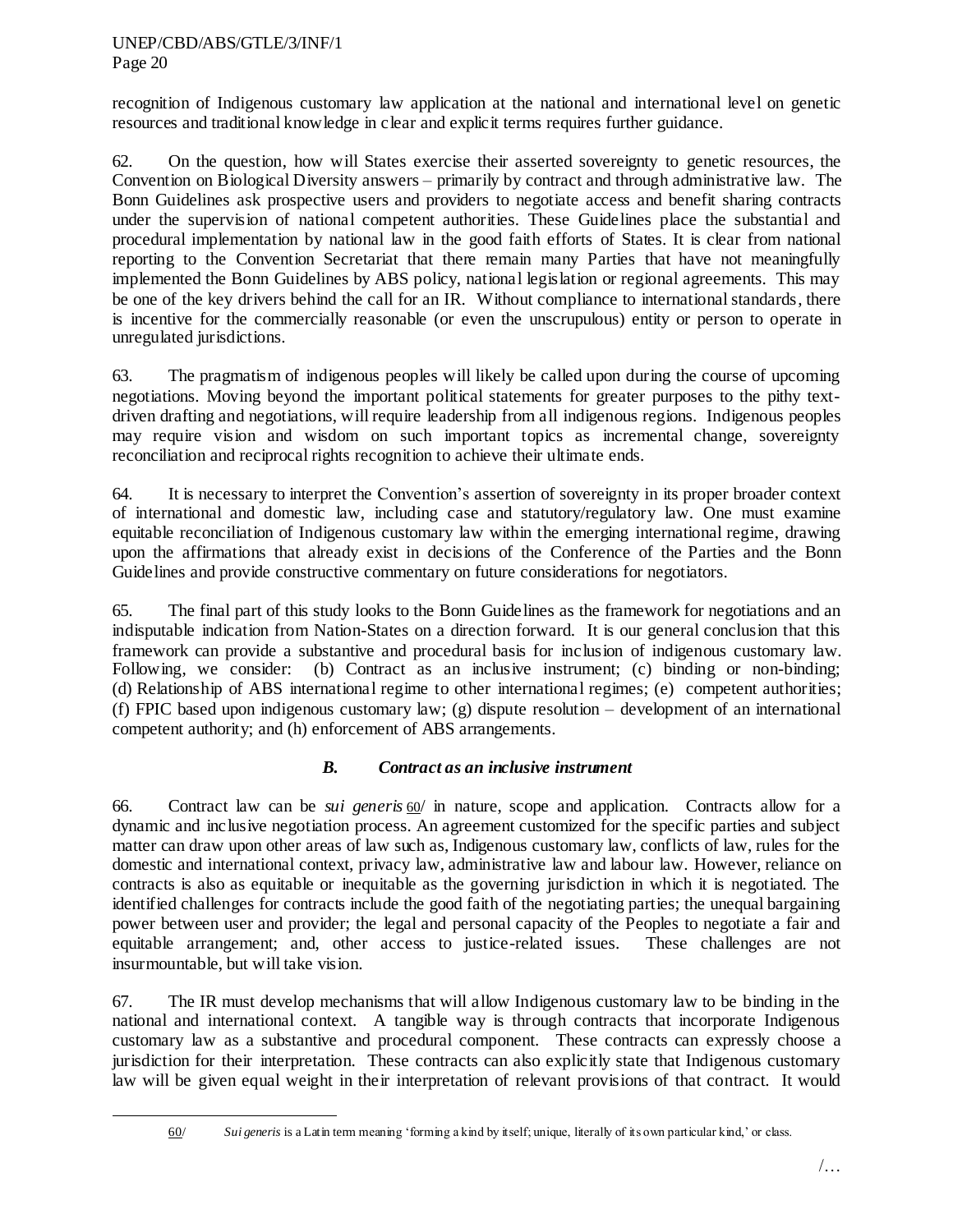appear most logical that the jurisdiction of choice for initial interpretation would be the domestic/territory of origin. It is the most convenient forum for the Indigenous party and likely the country of origin of the traditional knowledge and genetic resources. It might also be useful to have an option for parties to set out alternate dispute resolution (ADR) provisions that allow for an international competent authority to advise, mediate and possible arbitrate contracts arising from ABS of traditional knowledge.

68. From these authors" perspective, contract law alone cannot guarantee fairness and equity among users and providers. Contract law requires a domestic legislative and international instrument-based counter balance. The IR will need to require Parties to develop ABS policy, administrative and legislative measures at the national level to ensure good faith implementation and a level playing field for all negotiating parties, based on equity rather than equal treatment. This is a key point that is suggested as a binding component of the IR. Nations that adopt the next instrument of the ABS regime must be strictly required to develop national law to ensure its effective implementation. Parties cannot be permitted to adopt an instrument by a decision of the Conference of the Parties, but make limited efforts to implement. Initial evidence seems conclusive that few Parties to date have developed legislation, particularly developed countries.

69. Specific to Indigenous customary law, we would strongly recommend some minimum and standard contractual terms for ABS arrangements. These contractual terms can form part of the national Material Transfer Agreements (MTAs) and the national legislation or any other policy or administrative instrument. The International Regime would instruct Parties to include these standards in the ABS ratifying legislation and assist in their implementation, interpretation and possible adjudication at the international level. Given that these standards would have to arise from the applicable indigenous peoples themselves, we would not contemplate setting out an exhaustive list in this paper, as there needs to be respectful consultation on the substance of key terms. We would, however, foresee that the following terms may be common to many indigenous peoples:

(a) Rights recognition is a precondition to contractual negotiations;

(b) As a good faith measure, all users will explicitly recognize and affirm that indigenous peoples have prior rights, including a right to self-determination within their territory;

(c) To the extent possible, Indigenous decision-making processes will be incorporated into the negotiation of ABS arrangements, the contractual terms themselves and the dispute resolution processes arising from the contract;

(d) Indigenous peoples" representatives will be pre-certified as the appropriate representative body;

(e) Indigenous customary law will be given equal weight in dispute resolution processes;

(f) FPIC will form a substantive part of all ABS arrangements and incorporate indigenous customary law;

(g) All ABS arrangements will serve as positive evidence that FPIC of indigenous peoples has been obtained; and

(h) All ABS arrangements will provide for a process to withdraw FPIC.

70. Indigenous peoples often state that indigenous customary law must form an integral component of an IR. Incorporation of that indigenous customary law within ABS arrangements is one tangible means that can achieve this end. To ensure that ABS arrangements are negotiated in good faith and not obtained by disadvantage of indigenous peoples" bargaining power, the State can play a substantive role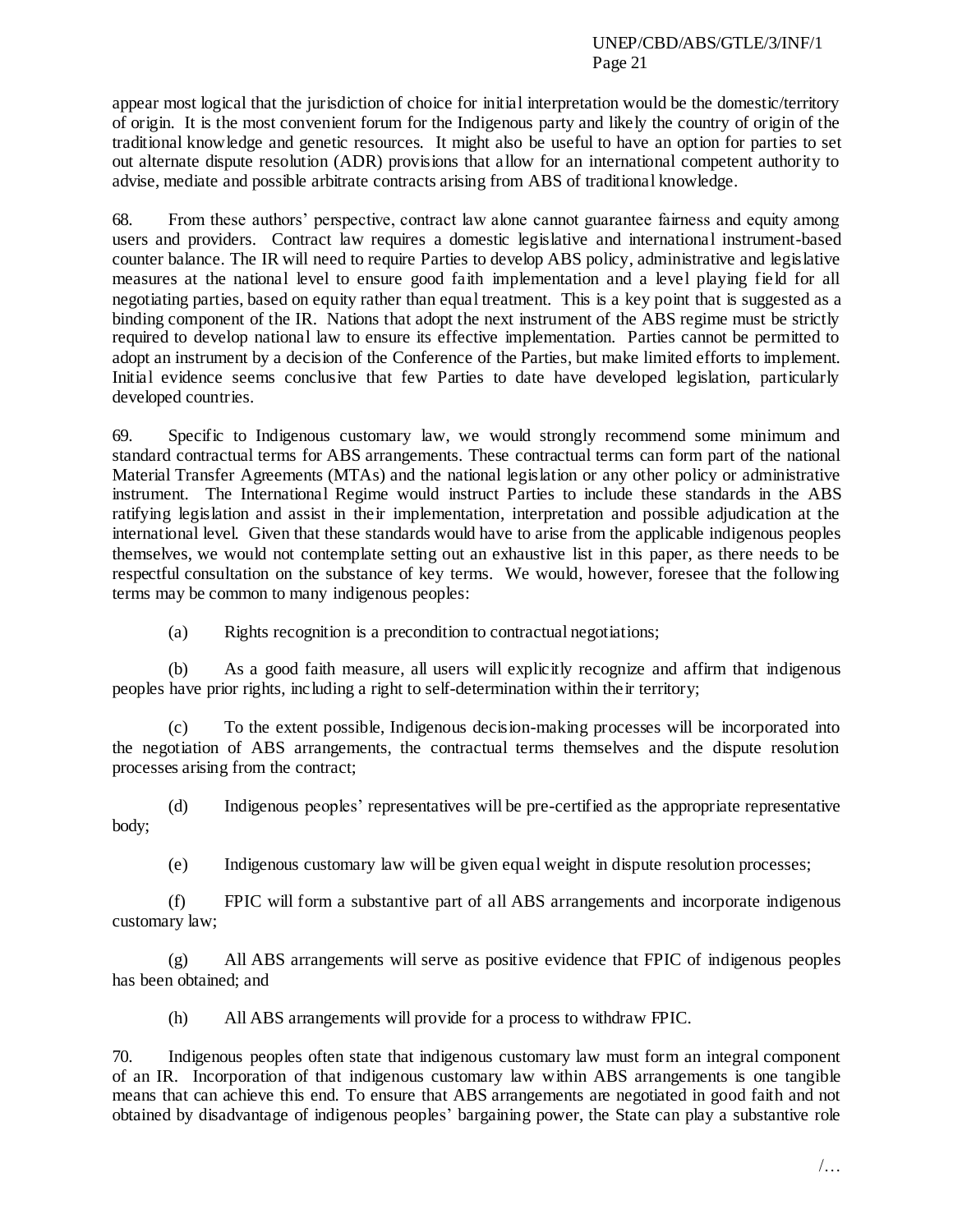by creating a equitable negotiating environment. The State can create a safe harbour for ABS negotiations between users and providers if the terms of negotiations are clear and there are minimum standards established. A well designed ABS regime can facilitate equitable arrangements and thereby provide legal certainty.

#### *C. Binding or non-binding*

71. It is the interpretation of these authors that this debate is arguable but not constructive. It is unnecessary for each chorus to rise to vocalize their support for a binding versus non-binding regime. In answer to the question: "Should the IR be binding or non-binding?" We rise and say "Yes". The IR will necessarily have components that are discretionary and mandatory. The IR already exists in soft law (policy, procedures, manuals) and hard law (constitutions, statutes, regulations, binding contracts and case law). The debate is passé.

### *D. Competent authorities*

72. Under this heading, we would like to discuss three competent authorities: (i) national competent authority, (ii) indigenous peoples competent authority, and (iii) international competent authority.

## *(i) National competent authority*

73. If Parties are to comply with the spirit and intent of the Bonn Guidelines, competent authorities must be established at the national level. Many Parties have not put the appropriate resources or administration in place to properly implement their identified national authority. To date, a little over half the parties to the Convention have nominated a ABS focal point. This failure leaves a regulatory gap that allows for jurisdiction shopping by users. It is a commercially reasonable result that users will opt to obtain rights in less regulated legal environments. If there were national competent authorities in place in all jurisdictions, legal certainty would be provided to both users and providers. A binding component of an IR should include the requirement that Parties must develop legislation that establishes a national competent authority.

74. We submit that there are important roles for competent authorities in the national context including, but not limited to, the following:

(a) *Certifying the appropriate negotiating parties, including determining that all applicable indigenous peoples are a party to the negotiations*. It may be the case that neighbouring indigenous peoples have a joint title system based upon their customary law. in that case, the competent authority would consult all potentially affected indigenous peoples and provide them opportunity to make submissions that they are a proper party to negotiations. not dissimilar to a certified negotiating party in labour law, the applicable indigenous peoples' entity would be required to provide evidence of their right to represent a specific indigenous peoples and be certified by the national authority. the national authority might also be given a legal duty to consult all potentially affected indigenous peoples to ensure legal certainty of representatives;

(b) *Developing, setting and enforcing minimum standards that must form part of all ABS arrangements*. In labour and consumer protection law, there are minimum standards for determining necessary provisions of respective agreements, where the agreement is silent or contrary to a minimum term, the minimum term supercedes. A difficulty in the ABS arrangements is legal certainty and standardization. A standard term might be that all ABS arrangements, as a monetary benefit must establish an education trust and the contribution would based upon the use of the traditional knowledge. If there was no trust provision, the standard language would be set out in the agreement. Another standard term might be that a change in use from academic research to commercial shall trigger a renegotiation of all non-monetary and monetary benefits;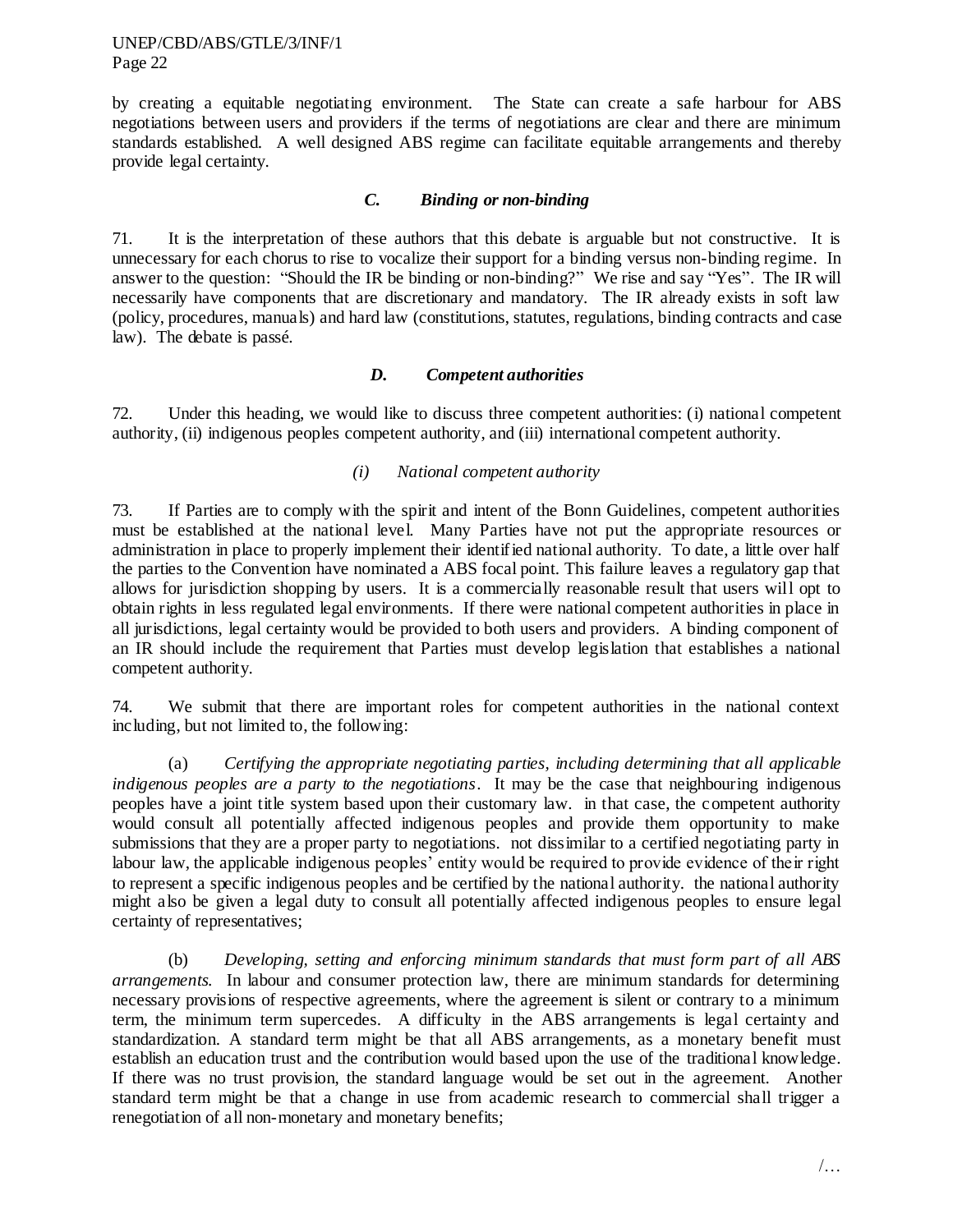(c) *Ensuring that users and parties do not "contract out" of minimum standards*. It will be important to ensure that a party cannot contract out of the national law. It is not uncommon that a party with greater negotiation power attempts to have the other parties agree to lower standards, particularly if they are financially vulnerable;

(d) *Certifying national compliance (i.e., determining whether the ABS arrangement meets all required terms of national legislation, including those terms that require the rights of indigenous peoples to be respected and recognized).* A key role for a national authority would be the issuance of certificates of national compliance. In the indigenous peoples context, this might mean providing the national authority with the jurisdiction to analyse, interpret, amend and certify an ABS arrangement with an indigenous people. If the national authority is properly constituted it would have the ability to receive submissions by the appropriate indigenous peoples on the manner in which the ABS complies or fails to comply with the FPIC of the indigenous people.

## *(ii) Indigenous peoples' competent authority*

75. It has been suggested by some indigenous peoples that Indigenous institutions are best situated to determine whether an ABS arrangement is equitable and achieved by a good faith and voluntary negotiation process. In such circumstances, the general proposal would be that a parallel authority to the National Competent Authority be either recognized where indigenous peoples have existing decisionmaking bodies or established to specifically review, interpret, assess and enforce ABS arrangements where indigenous peoples were a party to the contract.

The Bonn Guidelines call upon competent authorities to: (1) develop requirements for FPIC, (2) establish mechanisms for effective participation; (3) provide information for decision-making purposes; (4) enhance capacity for negotiations; and, (5) ensure that the terms of an ABS arrangement respect customs, traditions, values and customary practices of indigenous peoples. It is our opinion that there may be validity to this proposal for an indigenous peoples Competent Authority.

76. One of the most empowering and legal certainty-providing opportunities that an indigenous peoples Competent Authority ("IPCA") may have is the establishment of Certificates of Compliance that are granted pursuant to Indigenous customary law. In these circumstances, IPCA"s would consult all affected indigenous peoples, ensure that their Free Prior Informed Consent had been obtained pursuant to their customary law and issue a Certificate of Compliance. A more practical example of a possible ABS process is outlined below under FPIC based upon Indigenous Customary Law. The key will be that indigenous peoples must be involved in the design and architecture of an IPCA.

77. In issues of dispute resolution, it may be most appropriate if such a competent authority were modelled on a labour law tribunals. For instance, in that situation, a panel of three notable persons would be selected; one by the indigenous peoples, one by the prospective user and another by both parties.

### *(iii) International competent authority*

78. The enforcement of national ABS laws in an international context may require the establishment of a new international institution or coordination with an existing international dispute resolution process. It may not be necessary for an international competent authority to have a substantive administration or facilities. An Authority would be struck on an ad-hoc basis to mediate and arbitrate disputes arising out of ABS arrangements. If an international competent authority is created, it will need to have a degree of expertise on indigenous peoples" customary law or at minimum the ability to access expertise on the subject matter. Such a body might have the ability to validate certificates of national compliance or certificates of indigenous peoples compliance for their application outside their country/territory of origin, respectively. The mechanics on certain issues below are illustrative.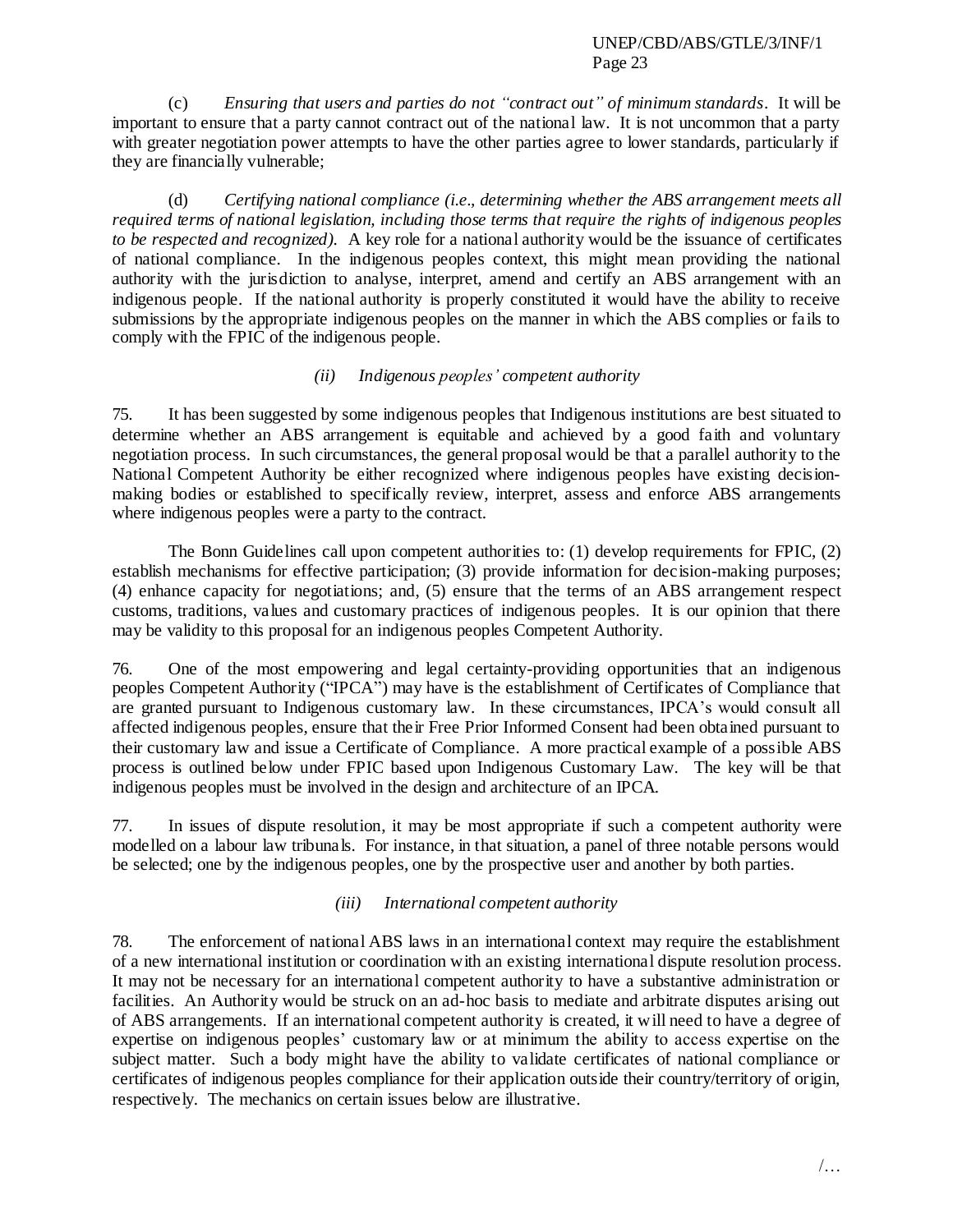### *E. Customary law in foreign jurisdictions*

79. How can a body of law that is local in nature be applied in foreign jurisdictions throughout the world? The answer may be simply a matter of following the appropriate steps with the competent authorities. That is, based on the discussion above, it may be a tiered process whereby:

(a) First, a request is made by a prospective user to the Indigenous provider for an ABS arrangement about particular traditional knowledge;

(b) Second, the user and provider negotiate an arrangement in good faith  $-$  it is signed, sealed and delivered to an indigenous peoples competent authority. The agreement includes evidence of a consultation process whereby FPIC was achieved. The indigenous people will presumably ensure that the agreement is in conformity with its customary law. Otherwise it will not achieve consent. It will be imperative at this stage that there be an existing national ABS policy and legislation that requires such an ABS agreement and sets out specific terms;

(c) Third, the IPCA reviews the agreement, exchanges are made with the parties regarding the ABS arrangement and IPCA determines FPIC has been achieved – an IPCA issued certificate of compliance is issued;

(d) Fourth, the IPCA Certificate is sent to the national competent authority and accepted as evidence of FPIC, they issue a complementary certificate;

(e) Fifth, an international competent authority reviews the certificate and evidence and issues its own certificate.

## *F. Dispute resolution*

80. For indigenous peoples to effectively invigorate their customary law at the international level, they must have the ability to be a party to disputes arising from the ABS arrangements they negotiate. There will predictably be access to justice concerns (funding and capacity to represent), evidentiary burdens (weight of oral history) and issues with respect to the FPIC requirements. There is some hope that an indigenous people granted certificate of compliance may resolve many of the FPIC related issues. Access to justice concerns may require an enhanced role for voluntary funds to ensure that indigenous peoples are not denied their legal rights at a national or international mediation or arbitration.

81. If indigenous peoples" rights to traditional knowledge, genetic resources and customary laws pertaining to such subject matter are recognized in the jurisdiction within which the indigenous people reside, the customary law can also be recognized in another – normally user country - jurisdiction equivalent to the domestic law of the provider state. The customary laws of indigenous peoples will then be recognized in the foreign jurisdiction, if it follows from relevant private international law that the laws of the country in which the indigenous people reside can be effectuated in the user jurisdiction.

82. Arbitration and arbitration clauses can be helpful to indigenous peoples seeking recognition of their rights under the IR. When negotiating MAT, the indigenous people can request a contract clause proclaiming that disputes shall be settled through arbitration. The indigenous people could then further insist on rules of procedures for the arbitration to be included in the MAT that accommodates for a relevant role of applicable customary law relating to substantive obligations, at the same time as catering for certainty and a legally binding outcome.

83. Indigenous peoples can also have interests in disputes where they have not had the opportunity to be a party to an ABS arrangement. Application of indigenous customary law at an international dispute resolution will therefore in addition require explicit language in an IR that requires that Indigenous